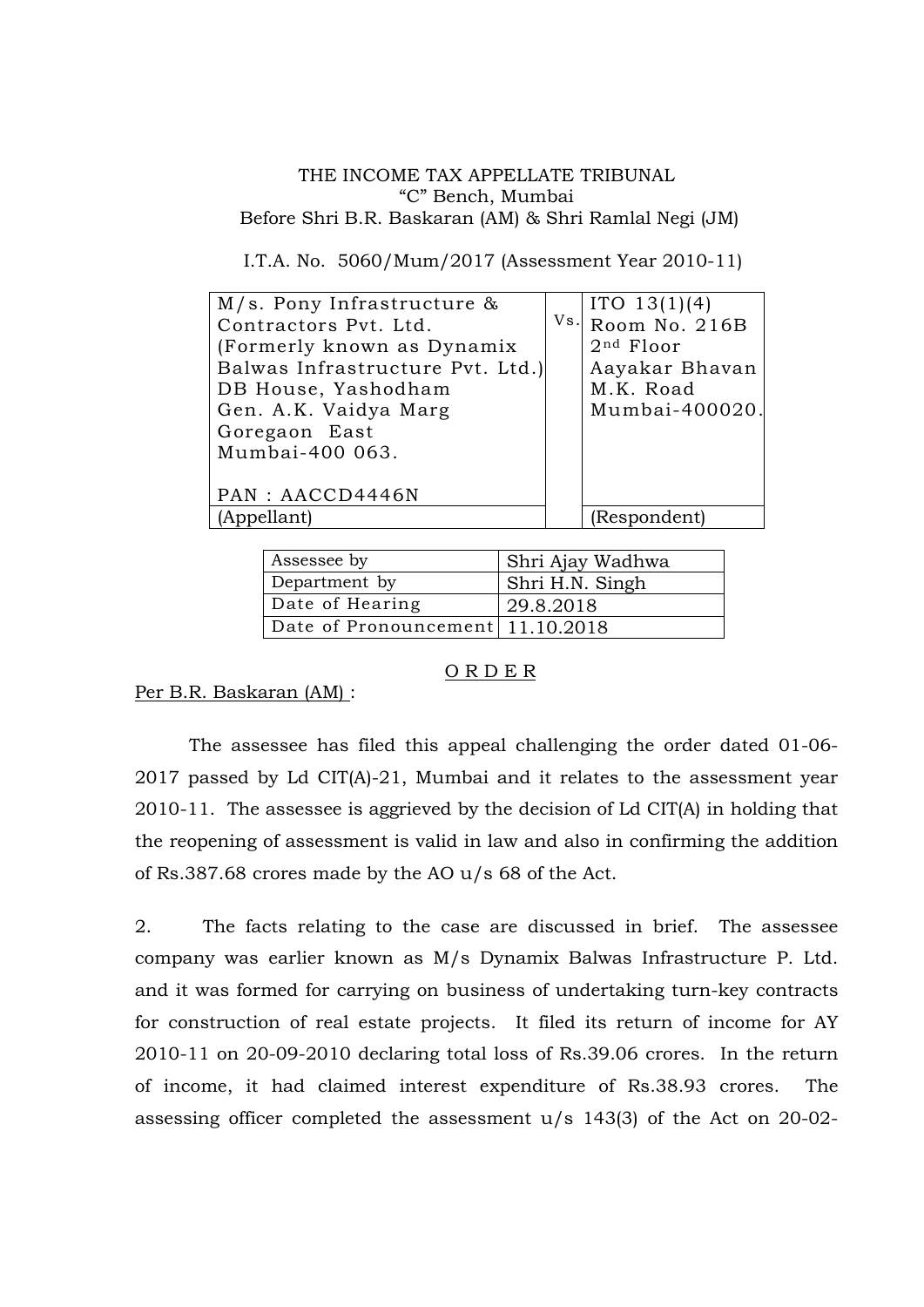2013 determining total loss at Rs.13,29,461/-, after disallowing interest expenditure claim of Rs.38.93 crores.

3. During the year under consideration, the assessee had received a sum of Rs.387.68 crores on issuing 7,75,304 Compulsorily Convertible Debentures (CCD) at a face value of Rs.5000/- per CCD to a non-resident Cyprus based company named M/s Greetham Investments Ltd, which was having registered office at Naousis 1, Karapatakis Building, P.C.6018, Larnaca 6018, Republic of Cyprus. The assessee had claimed interest expenses on the CCD issued to M/s Greetham Investments Ltd, which was disallowed during the course of original assessment proceedings.

4. Subsequently, the assessing officer reopened the assessment by issuing notice u/s 148 on 19-06-2014. In the mean time, the assessee filed a revised return of income on 09-08-2014 declaring total loss of Rs.13,32,557/-. Accordingly, in response to the notice issued u/s 148 of the Act, the assessee filed a letter dated 20-08-2014 requesting the AO to treat the revised return of income dated 09-08-2014 as the return of income filed in response to the notice issued u/s 148 of the Act.

5. The assessee requested the AO to furnish a copy of reasons for reopening and the same was supplied to the assessee by the AO on 21-08- 2015. The assessee filed its objections to the reopening of assessment, vide its letter dated 24.11.2015. The assessing officer rejected the objections raised by the assessee, vide his letter dated 29-01-2016. Thereafter, the AO completed the assessment by assessing the amount of Rs.387.68 crores as income of the assessee u/s 68 of the Act.

6. Before Ld CIT(A), the assessee challenged the validity of reopening of assessment as well as the addition made u/s 68 of the Act. The various contentions raised by the assessee did not find favour with Ld CIT(A), who confirmed the validity of reopening of assessment as well as the addition made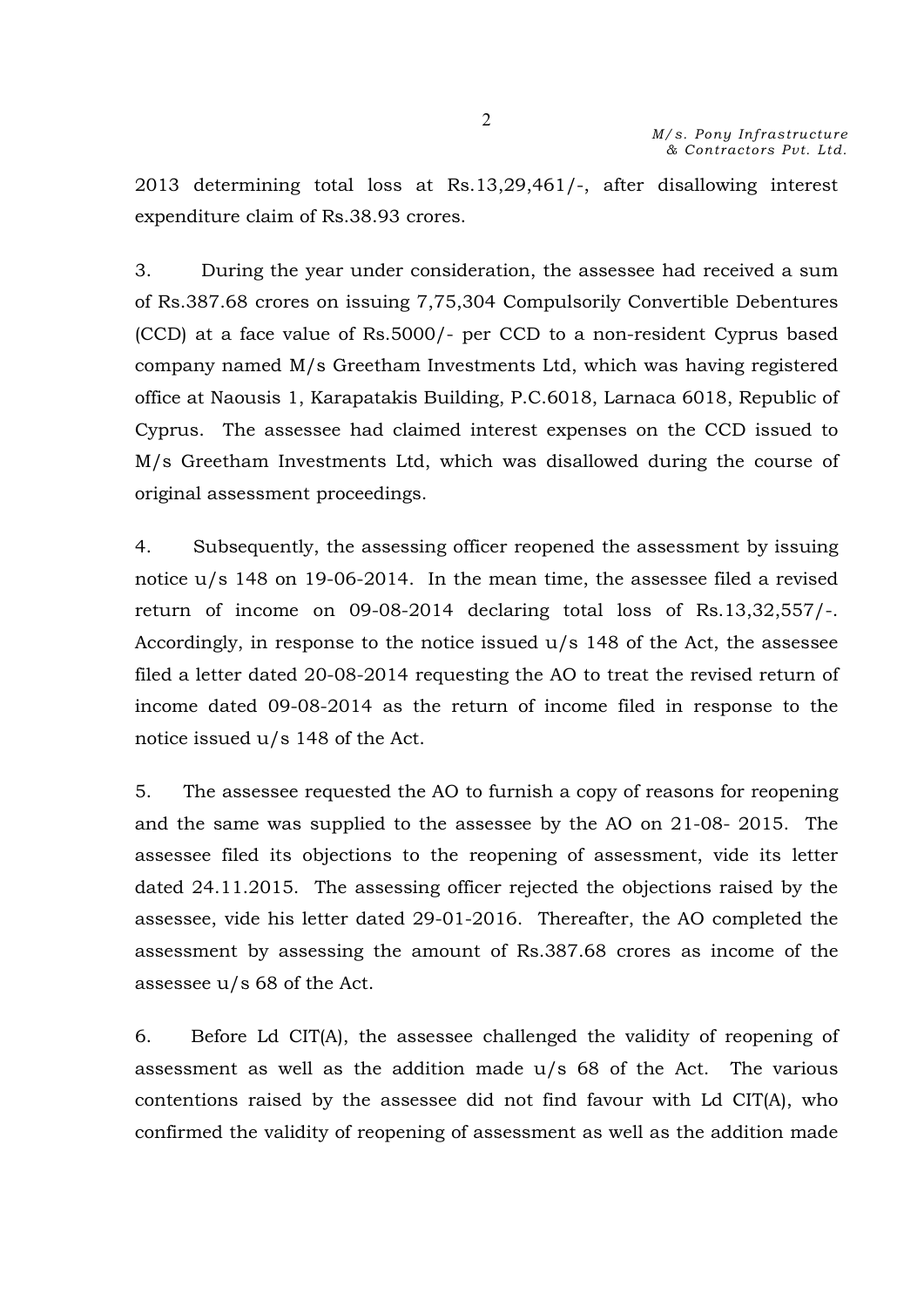by the AO u/s 68 of the Act. Aggrieved by the order passed by Ld CIT(A), the assessee has filed this appeal before the Tribunal.

7. The first issue relates to validity of reopening of assessment. Before considering the rival contentions, we feel it pertinent to extract below the reasons for reopening of assessment. The same is also extracted by the AO at page 2 of the assessment order:-

*"During the assessment proceeding the A.O. obtained address of M/s. Greetham Investments Ltd., which was Naousis 1, Karapatakis Building, P. C. 60018, Larnaca 6018, Republic of Cyprus. Hence, to verify the genuineness of the deposits of Rs.*  3.87,68.70,0007- *received by M/s, Dynamix Bed-was Infrastructure Pvt. Ltd. (now known as M/s. Pony Infrastructure Pvt. Ltd.) a letter -was -written to Under Secretary (FT & TR-III(l), New Delhi through the CIT-9, Mumbai vide letter dated 25.07.2013 (sic.25-07-2012). In response to the correspondence made by the CIT-9, Mumbai, The FT & TR Division, Exchange of Information Cell, New Delhi vide their letter dated 31.12.2012 forwarded the requisite information provided by the Competent Authority of Cyprus along with relevant bank slips for the transfer of money (copy enclosed). In the information provided by the Cyprus Tax Authorities, Company's Director have given written confirmation which is reproduced as under:-*

*"Greetham Investments Ltd. has invested in the Company "Dynamix Balwas Infrastructure Pvt. Ltd." In India the total amount of INR 3,87,68,70,000 in seven installments/ transfers as tabulated below:-*

| Tr. No. Date |            | $U\!DS$    | INR (rounded) |
|--------------|------------|------------|---------------|
|              |            |            |               |
| 1.           | 04.06.2009 | 8.200.000  | 387.942.000   |
| 2.           | 18.06.2009 | 14.995.000 | 721.109.550   |
| 3.           | 23.06.2009 | 5.000.000  | 242.250.000   |
| 4.           | 07.07.2009 | 28.999.700 | 1.416.635.345 |
| 5.           | 08.07.2009 | 10.200.200 | 499.380.000   |
| 6.           | 21.07.2009 | 9.995.000  | 483.818.500   |
| 7.           | 30.07.2009 | 2.609.000  | 125.737.839   |
|              | 13.08.2009 | 1.300      |               |

*On verification of all the above aspects, it is seen that the transaction proposed for verification have been occurred in F. Y. 2009-10 i.e. A. Y. 2010-11.*

*Thus, the source of fund generation and its genuineness which is seen from information received from the letter dated 25.02.2014 shows that assessee has not disclosed fully and truly all material facts regarding the above mentioned transaction necessary for his assessment."'*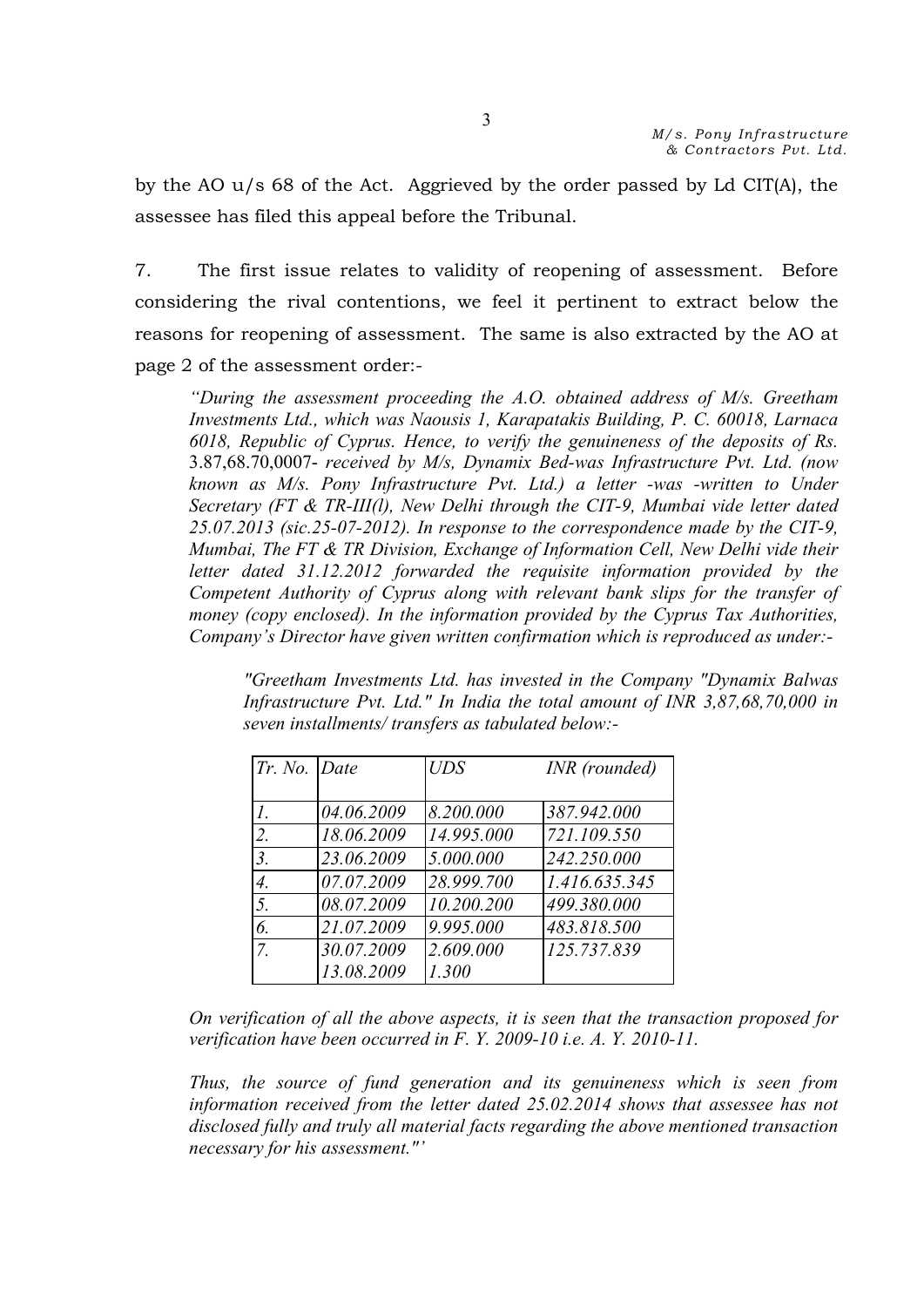8. The Ld D.R, in his written submissions, has narrated the events that led to the reopening of assessment of AY 2010-11. The assessing officer originally reopened the assessment of AY 2009-10 on 16.7.2012 on the basis of information received from Central Circle regarding receipt by assessee of deposits of Rs.387 crores from M/s Greetham Investments Ltd. Thereafter a reference was made by the AO to Foreign Tax & Tax Research Division (FT & TR) of CBDT on 25.07.2012. In response thereto, the FT & TR division, vide their letter dated 31.12.2012, forwarded the information received from Competent Authority of Cyprus, which contained the confirmation letter given by the Director of M/s Greetham Investments Ltd along with the relevant bank slips for the transfer of funds to the assessee. Subsequently, another letter dated 25-02-2014 was received from FT & TR containing copies of Bank Statements of M/s Greetham Investment limited, which showed that the assessee has received funds during the FY 2009-10 relevant to AY 2010-11. Accordingly a proposal was sent on 03-03-2014 to Ld CIT-9, Mumbai to drop the reassessment proceedings of AY 2009-10. Thereafter, notice u/s 148 of the Act was issued for AY 2010-11 on 19-06-2014, since the assessee has received funds during the financial year relevant to AY 2010-11.

9. The ld A.R submitted that the assessee has furnished all the details relating to CCDs issued by it to the AO during the course of original assessment proceedings completed  $u/s$  143(3) of the Act on 22-02-2013 for AY 2010-10, i.e., the year under consideration. He submitted that the assessing officer has raised queries on secured and unsecured loans taken by the assessee and specifically called for details of all loans during the course of assessment proceedings. The assessee had claimed interest payable on CCDs as deduction. The AO has taken conscious decision to disallow the same on the reasoning that the assessee did not carry on any business during the instant year. The AO has made relevant discussions about CCDs in paragraph 3 of the original assessment order. Accordingly the Ld A.R submitted that the AO has fully applied his mind to the fact of receipt of funds by way of CCDs during the course of original assessment proceedings and accepted the same.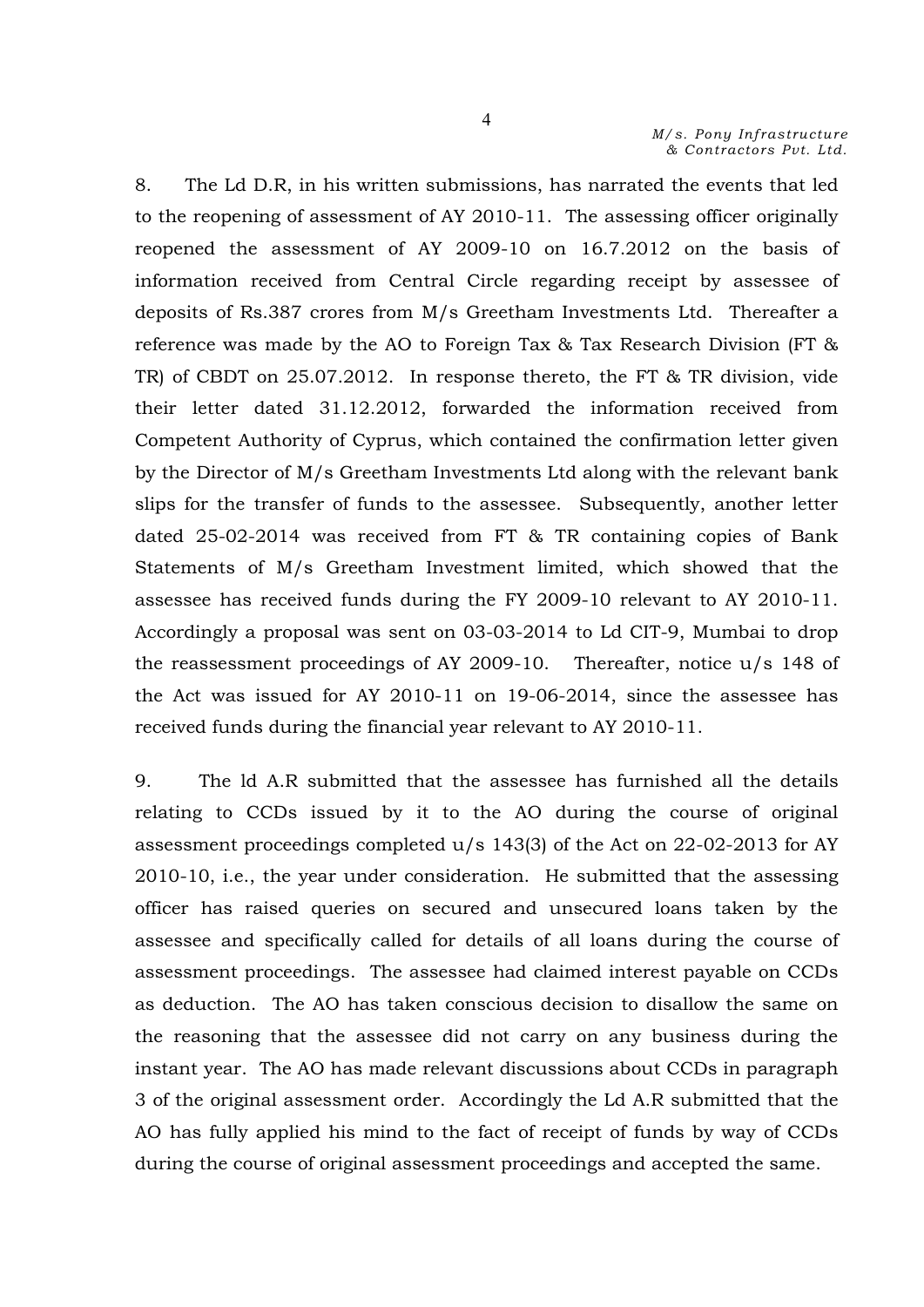10. The Ld A.R further submitted that the assessment has been reopened within four years from the end of the present assessment year and hence the AO is only required to show that there is reason to believe that there is escapement of income. He submitted that, on a perusal of the reasons recorded by the AO for reopening, it can be noticed that the AO has started enquiries "in order to verify the genuineness of deposits of Rs.387.68 crores" during the course of reassessment proceedings for AY 2009-10. For this purpose, he has written a letter dated 25.07.2012 to the Under Secretary (FT & TR-III(1), New Delhi. The FT & TR division of CBDT has written letter to the Competent Authority of Cyprus, who forwarded the details in the form of copies of bank slips and the confirmation letter obtained from the director of M/s Greetham Investments Ltd. In the confirmation letter, the subscriber of CCDs has furnished the details of payments made by it to the assessee.

11. The ld A.R submitted that the assessee has received funds on issuing CCDs to M/s Greetham Investments Ltd and all the relevant details were furnished to the AO during the course of original assessment proceedings. All of them were examined by the AO and he has taken a conscious decision to disallow interest payable on CCDs. The AO has collected relevant details from the Subscriber of CCDs, viz., M/s Greetham Investments Ltd through Government Channels. The subscriber has, in turn, confirmed the transactions by furnishing a confirmation letter along with copies of bank slips evidencing transfer of funds. The independent enquiry made by the AO very much revealed that the transactions of issuing of CCDs were genuine. Accordingly the Ld A.R contended that, under these set of facts, the question of forming reasonable belief about escapement of income does not arise at all. The AO, in order to justify the reopening, has further observed as under:-

*"Thus, the source of fund generation and its genuineness which is seen from information received from the letter dated 25-02-2014 shows that the assessee has not disclosed fully and truly all the material facts regarding the above mentioned transaction necessary for his assessment."*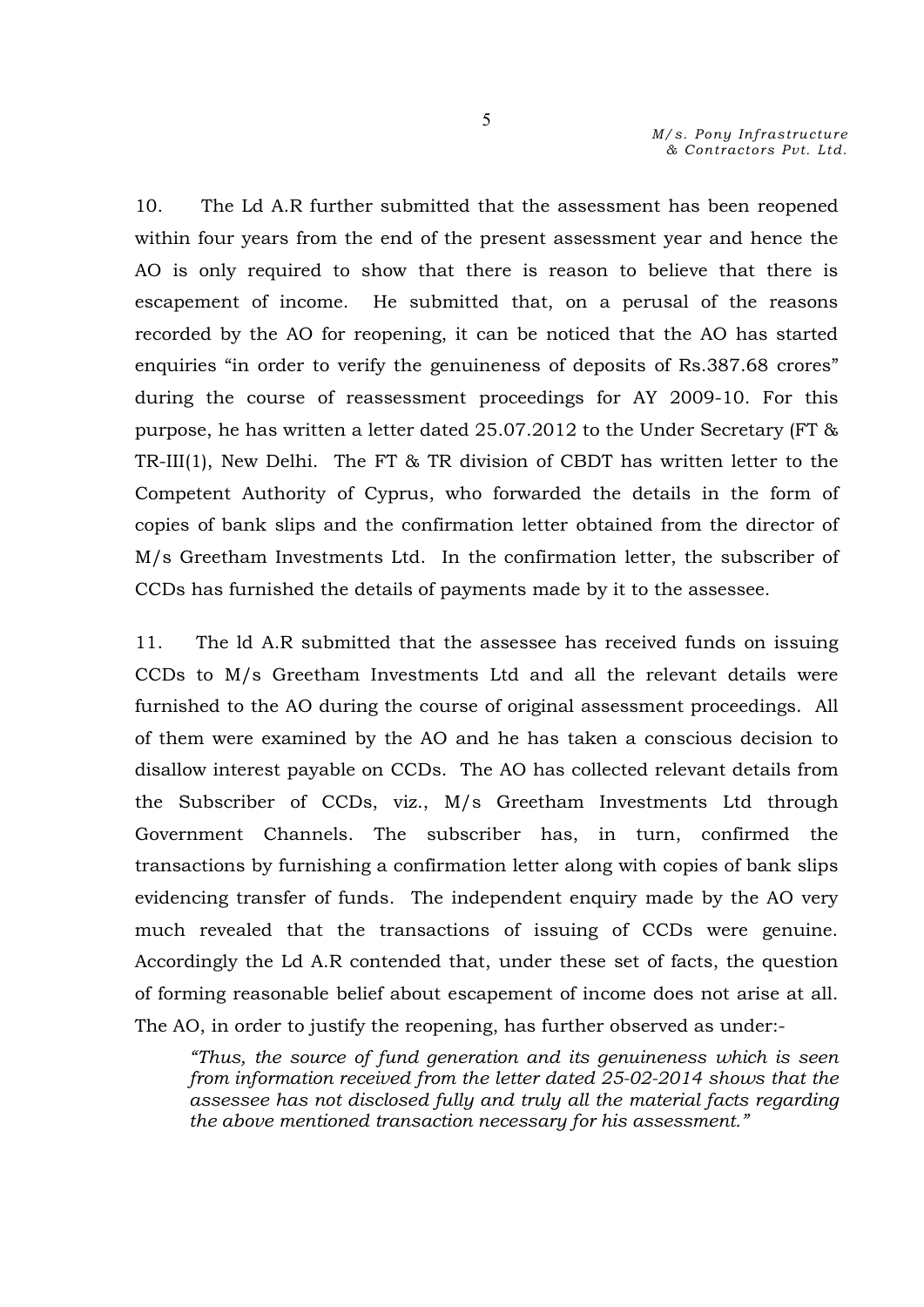12. The Ld A.R submitted that the AO has reopened the assessment within a period of four years from the end of the assessment year. The question of showing failure on the part of the assessee to disclose fully or truly all material facts shall arise only if the assessment is reopened after a period of four years. However, in the reasons for reopening as well as in subsequent discussions, the AO is mentioning that there was failure on the part of the assessee to disclose fully and truly all material facts, even though there is no requirement to show the same. This discussion of the AO itself clearly shows that the AO has not applied his mind properly to the legal position as well as to facts of the present case. He submitted that the question of not disclosing the material facts does not arise in this case, as the assessee has disclosed all the material facts relating to CCDs during the course of original assessment proceedings.

13. The Ld A.R took us through the paper book and various documents in order to buttress his contentions that the assessee has furnished all the details to the AO during the course of assessment proceedings, more particularly, to the following documents furnished before the AO:-

(a) APB-43:- Tax Audit report, wherein the details of CCDs issued and the name of subscriber M/s Greetham Investments Ltd are disclosed.

(b) APB-57:- Copies of Annual report, wherein due disclosure has been made about the CCDs issued by the assessee. This note also contains the name of subscriber, M/s Greetham Investments Ltd.

(c) APB-82:- Copy of agreement dated 08-02-2010 entered between the assessee and M/s Greetham Investments Ltd. He submitted that this agreement clearly shows the address of M/s Greetham Investments Ltd.

(d) APB 65:- Query raised by the AO during the course of original assessment proceedings asking for details of secured and unsecured loans raised by the assessee.

(e) APB – 95:- The discussions made by the AO in the original assessment order about the CCDs issued by the assessee to M/s Greetham Investments Ltd.

14. Accordingly the Ld A.R submitted that the assessing officer did not have any fresh material that could have urged him to take a different view and led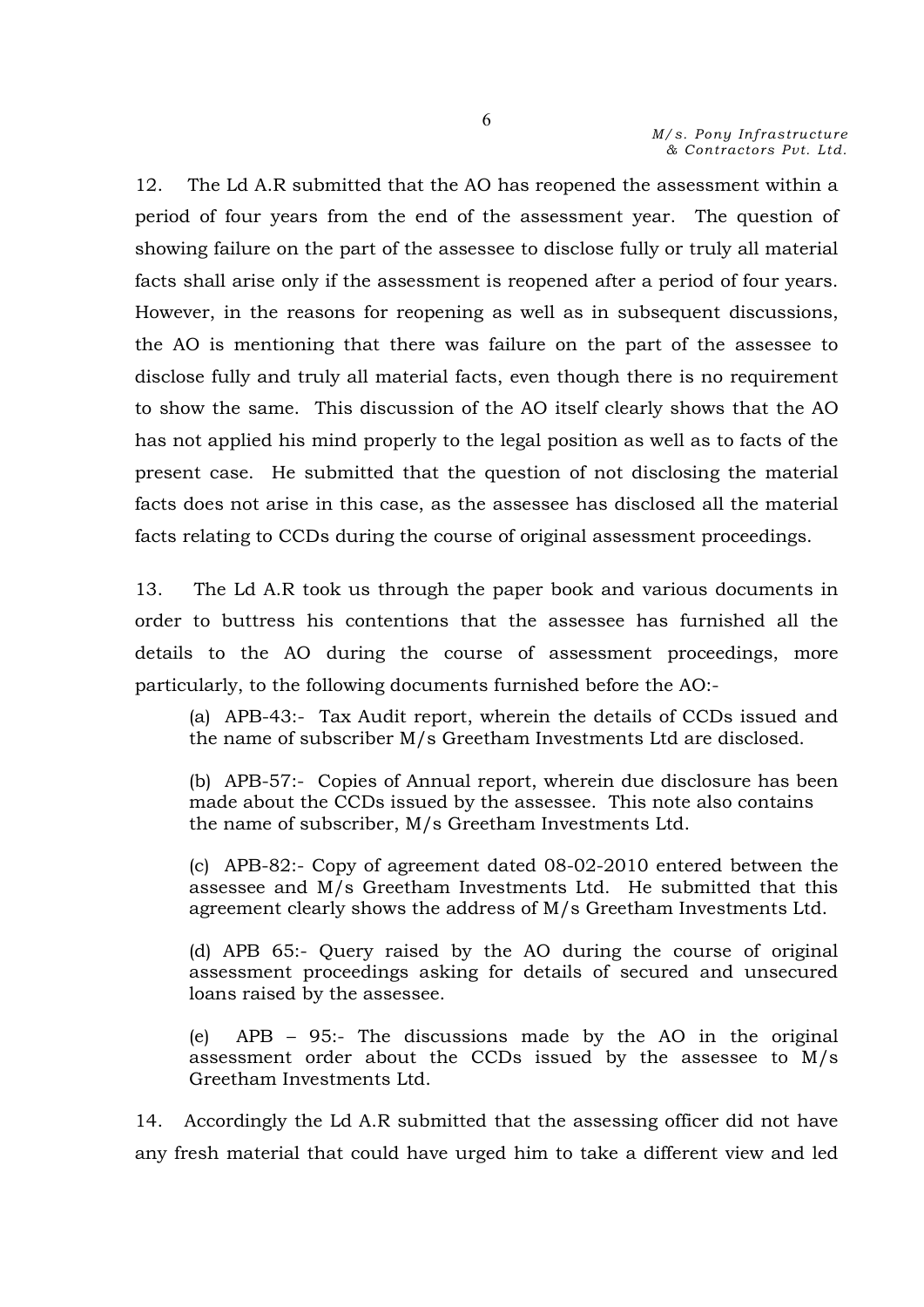him to form belief that there was any escapement of income. He submitted that the materials claimed to have been received along with letter dated 25-02- 2014 were only the copies of bank statements of M/s Greetham Investments Ltd. He submitted that the revenue has not furnished copy of letter dated 25- 02-2014 to the assessee nor was it brought on record by the AO. In any case, the copies of bank statements of M/s Greetham Investments Ltd only prove that the transactions were carried through banking channels and the same could not, in any manner, lead to the belief that there is escapement of income. Accordingly he submitted that there is no nexus between the material and the reasons cited by the AO. He further submitted that the AO has not stated or alleged in the reasons for reopening that there is escapement of income. What the AO has done is only to carry out a verification exercise and hence for that purpose, the AO is not permitted to reopen the assessment. In any case, it is only a case of change of opinion only as the AO has already accepted the genuineness of loan taken through issuing CCDs. Accordingly he submitted that the reopening of assessment is bad in law.

15. The Learned AR further submitted that reason for reopening mentioned in the assessment order is different from the copy of reasons for reopening furnished to the assessee. He invited our attention to the copy of reasons for reopening furnished in the paper book filed by the Revenue, wherein following paragraph 5 has been included over and above the reasons extracted in the assessment order:-

"5. In view of the above facts, I have reason to believe that income of  $\bar{\tau}$ *3,87,00,00,000/-, chargeable to tax has escaped assessment by reason of failure on the part of assessee to disclose fully and truly all material facts with the meaning of section 147 of the I.T. Act, 1961."* 

The Learned AR submitted that the Assessing Officer is not entitled to improve reasons that were originally recorded at the time of reopening of the assessment. Learned AR submitted that by including paragraph 5 to the reasons, the Assessing Officer has improved reasons, which is not permitted as per decision rendered in following cases :-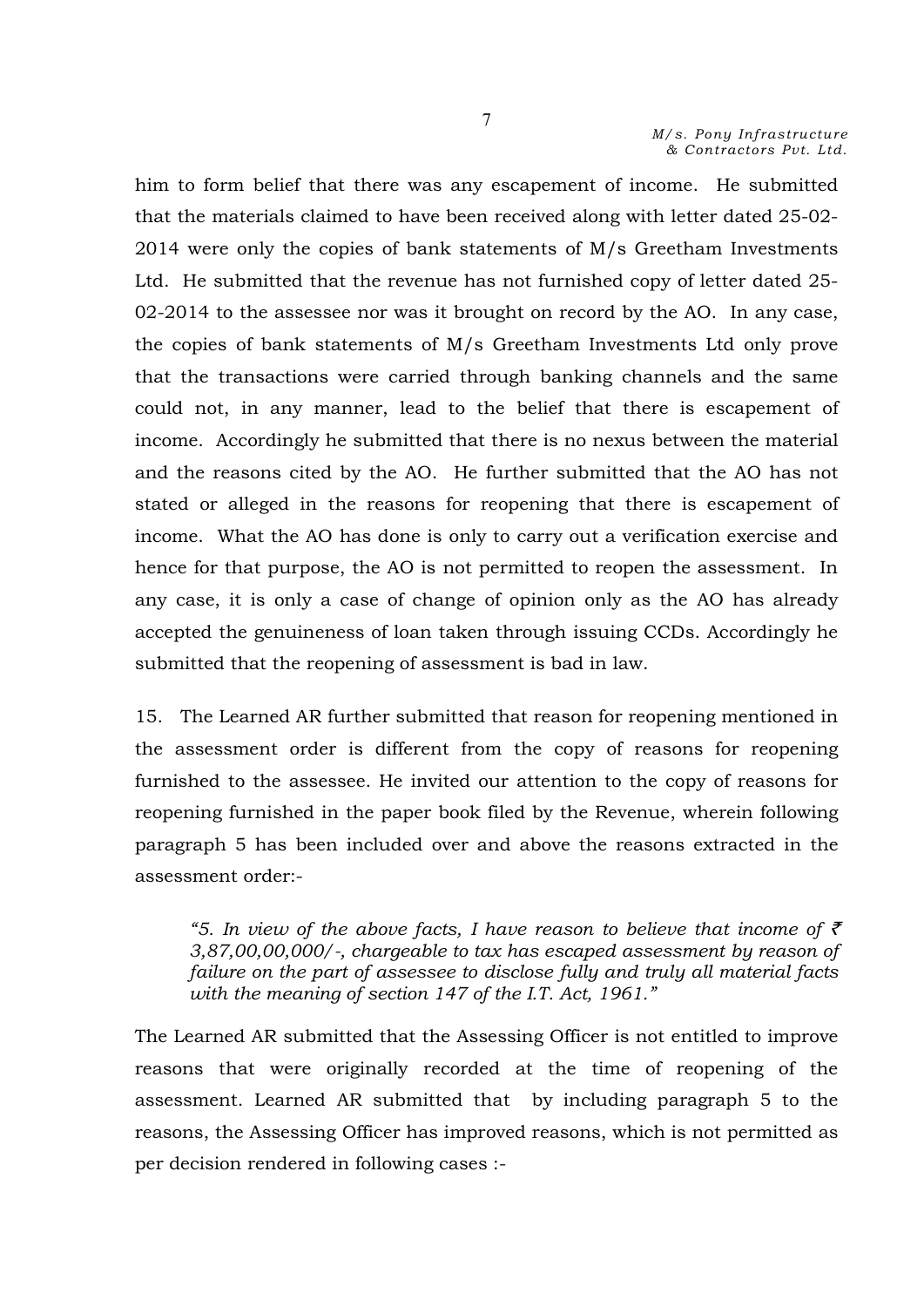- (i) Indivest Pte. Ltd. Vs. Add. DIT (350 ITR 120)
- (ii) Aroni Commercials Ltd. (367 ITR 405)

16. The Learned DR, however, submitted that the Assessing Officer during course of original assessment proceedings did not examine the details of funds received by the assessee by issuing CCDs (compulsory convertible debentures) to the Cyprus based company named M/s Greetham Investments Ltd. The Central Circle of Income Tax Department collected address details of M/s. Greetham Investments Ltd. Accordingly, during the course of reassessment proceedings for AY 2009-10, information was sought by the Assessing Officer from FT & TR Division of CBDT about the investments made by M/s. Greetham Investments Ltd., in the assessee's company. Based on the details received from FT & DT Division, it was noticed that investments have been made by above said Cyprus based company in financial year 2009-10 relevant to A.Y. 2010-11 and hence assessment of the year under consideration was reopened by issuing notice u/s. 148 of the Act. Though the information in the form of confirmation letter from M/s. Greetham Investments Ltd. was received on 31.12.2012, yet it did not contain copies of bank statements of M/s. Greetham Investments Limited. Subsequently, the bank statements of M/s. Greetham Investments Ltd., were received by the Assessing Officer through letter dated 25.2.2014. It was noticed from the bank statement that M/s. Greetham Investments Ltd. had in turn received funds from Bermuda based company named ADG Absolute. It is known fact that Cyprus and Bermuda are tax havens. The Assessing Officer, during the course of original assessment proceedings, did not verify these facts and also details of source of M/s Greetham Investments Ltd. Only upon receipt of information by way of bank statements, it came to the notice of the Assessing Officer that the assessee did not disclose details of transactions fully and truly and hence the Assessing Officer has reopened the assessment by issuing notice  $u/s$ . 148 of the Act.

17. The Learned DR submitted that Hon'ble Supreme Court has held in the case of Rajesh Jhaveri Stock Brokers (P) Ltd. (291 ITR 500) as under :-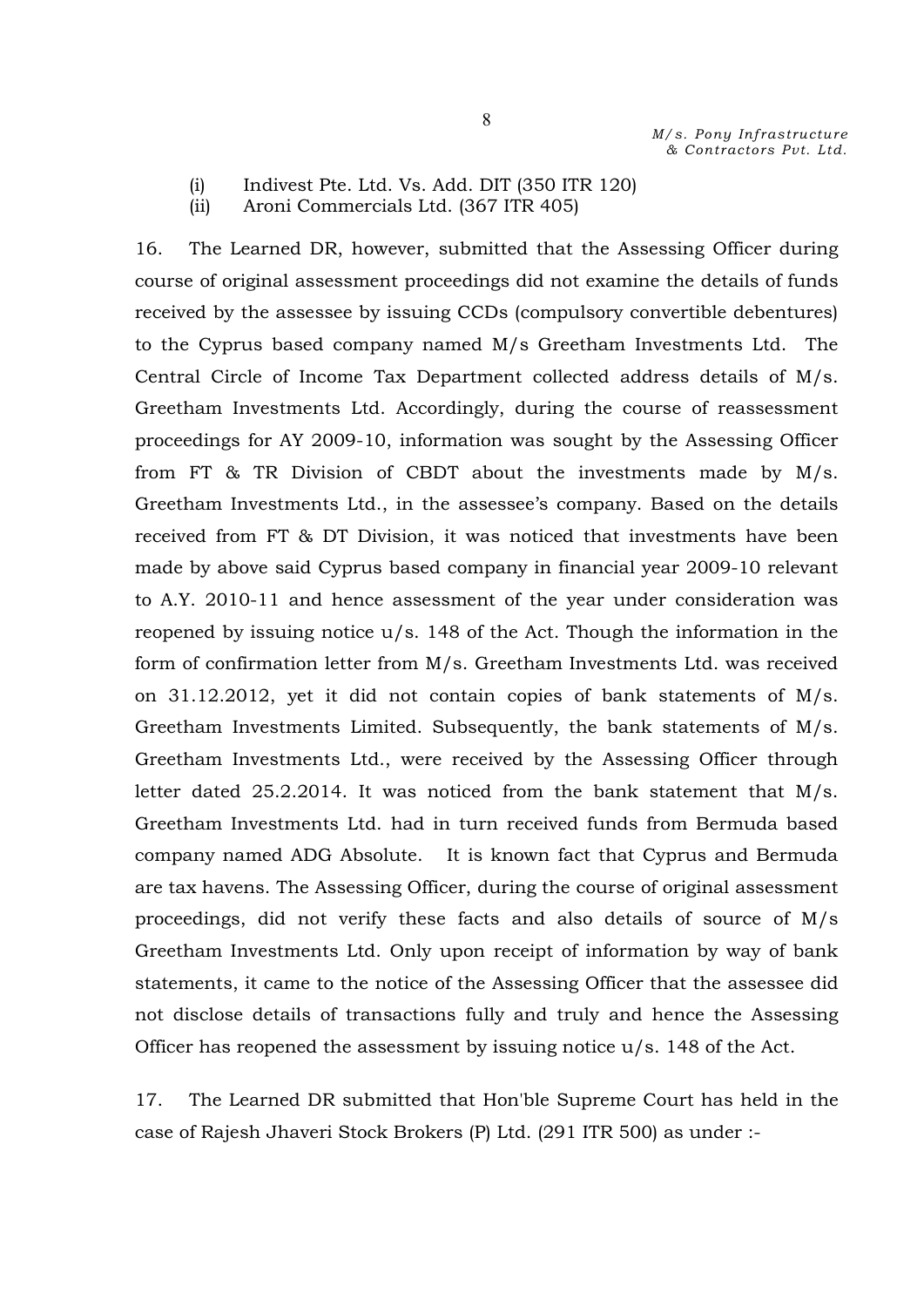*16. Section 147 authorises and permits the Assessing Officer to assess or reassess income chargeable to tax if he has reason to believe that income for any assessment year has escaped assessment. The word "reasons" in the phrase "reason to believe" would mean cause or justification. If the Assessing Officer has cause or justification to know or suppose that income had escaped assessment, it can be said to have reason to believe that an income had escaped assessment. The expression cannot be read to mean that the Assessing Officer should have finally ascertained the fact by legal evidence or conclusion. The function of the Assessing Officer is to administer the statute with solicitude for the public exchequer with an inbuilt idea of fairness to taxpayers. As observed by the Delhi High Court in Central Provinces Manganese Ore Co. Ltd. v. ITO [1991 (191) ITR 662], for initiation of action under section 147(a) (as the provision stood at the relevant time) fulfillment of the two requisite conditions in that regard is essential. At that stage, the final outcome of the proceeding is not relevant. In other words, at the initiation stage, what is required is "reason to believe", but not the established fact of escapement of income. At the stage of issue of notice, the only question is whether there was relevant material on which a reasonable person could have formed a requisite belief. Whether the materials would conclusively prove the escapement is not the concern at that stage. This is so because the formation of belief by the Assessing Officer is within the realm of subjective satisfaction (see ITO v. Selected Dalurband Coal Co. Pvt. Ltd. [1996 (217) ITR 597 (SC)]; Raymond Woollen Mills Ltd. v. ITO [ 1999 (236) ITR 34 (SC)].*

*17. The scope and effect of section 147 as substituted with effect from April 1, 1989, as also sections 148 to 152 are substantially different from the provisions as they stood prior to such substitution. Under the old provisions of section 147, separate clauses (a) and (b) laid down the circumstances under which income escaping assessment for the past assessment years could be assessed or reassessed. To confer jurisdiction under section 147(a) two conditions were required to be satisfied firstly the Assessing Officer must have reason to believe that income profits or gains chargeable to income tax have escaped assessment, and secondly he must also have reason to believe that such escapement has occurred by reason of either (i) omission or failure on the part of the assessee to disclose fully or truly all material facts necessary for his assessment of that year. Both these conditions were conditions precedent to be satisfied before the Assessing Officer could have jurisdiction to issue notice under section 148 read with section 147(a) But under the substituted section 147 existence of only the first condition suffices. In other words if the Assessing Officer for whatever reason has reason to believe that income has escaped assessment it confers jurisdiction to reopen the assessment. It is however to be noted that both the conditions must be fulfilled if the case falls within the ambit of the proviso to section*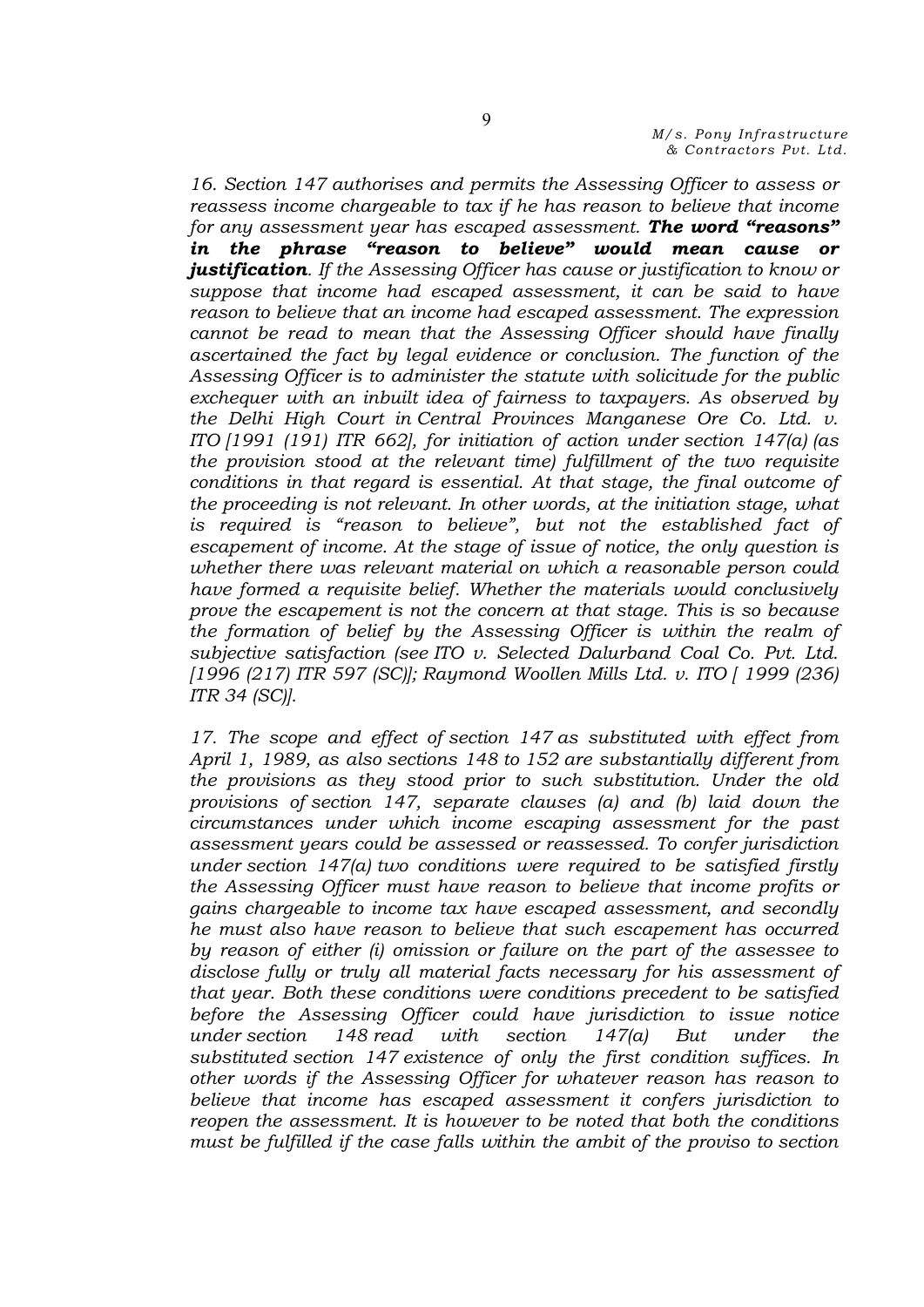*147. The case at hand is covered by the main provision and not the proviso.*

The Learned DR submitted that the Assessing Officer, in the instant case, has sufficient cause or justification to believe that income has escaped assessment, since the funds have come to the assessee from tax heaven countries. The Learned DR also placed reliance on the decision rendered by Hon'ble Supreme Court in the case of Phool Chand Bajrang Lal (203 ITR 456), wherein Hon'ble Supreme Court has held that where transaction itself is found to be bogus transaction on the basis of subsequent information, mere disclosure of that transaction at the time of original assessment proceedings cannot said to be disclosure of true and full facts. The Learned DR submitted that the AO has found on the basis of subsequent information that the assessee has received money from Cyprus based company which has in turn received money from Bermuda based company, which facts lead the AO to be believe that transactions are bogus in nature. Accordingly, learned DR submitted that the Assessing Officer was justified in reopening the assessment u/s. 148 of the Act.

18. With regard to the contentions of the Ld A.R that the AO has improved the reasons originally recorded, the Learned DR submitted that there is no improvement of reasons as alleged by Ld A.R. He submitted that the reasons for reopening was originally recorded by the Deputy Commissioner of Income Tax named Mr. Harkamal Sohi Sadhu. However, the copy of the reasons for reopening was furnished to the assessee by Income Tax Officer named Mr. Praveen B. Kuhikar. Accordingly the Learned DR submitted that it was only an inadvertent mistake in not including paragraph no.5 in the copy of reasons supplied to the assessee or that mentioned in the assessment order. Hence the same does not amount to improvement of reasons for reopening.

19. In the rejoinder, the Ld A.R submitted that the Ld D.R is trying to improve the case of the AO by submitting that M/s Greetham Investments Ltd is a Cyprus based company and it has received funds from a Bermudas based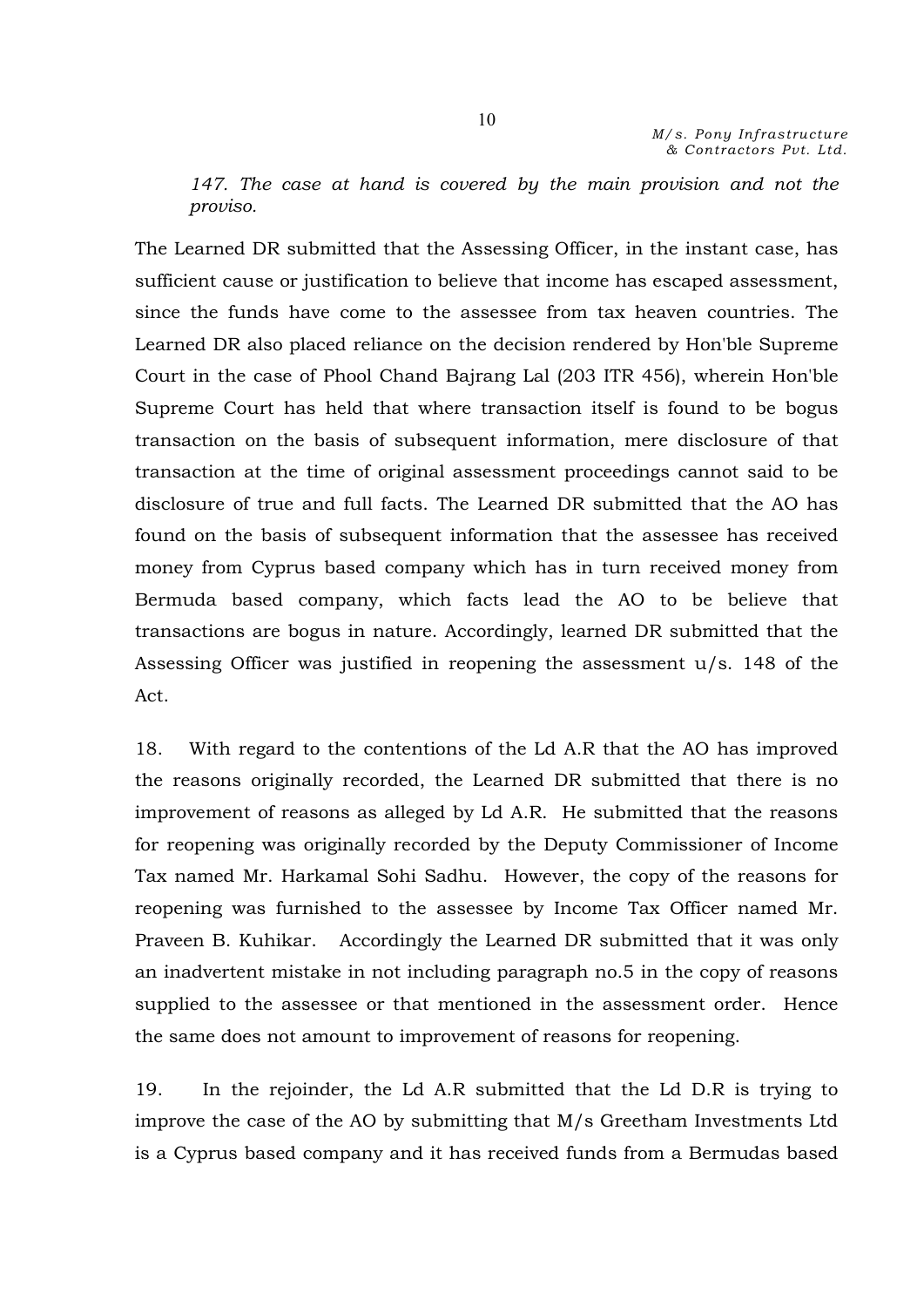company named ADG Absolute. The Ld A.R submitted that M/s ADG Absolute is the major shareholder of M/s Greetham Investments Ltd. Simply for the reason that these companies are located in Cyprus and Bermudas, the AO could not have come to the conclusion that these are sham companies, without bringing any other credible material on record. The Ld D.R is only drawing adverse inference in this matter and it is not the case of the AO at all. In any case, the Cyprus tax authorities have confirmed the transactions by furnishing relevant documents.

20. We have heard rival contentions and perused the record. The original assessment, for the instant year, was completed u/s 143(3) of the Act on 22.02.2013. The assessing officer has reopened the assessment by issuing notice u/s 148 of the Act on 19-06-2014. The assessment year under consideration is AY 2010-11. Hence the assessment has been reopened within a period of four years from the end of the relevant assessment year.

21. In the reasons for reopening, which is extracted above, it is stated by the AO that the assessee has not disclosed fully and truly all material facts regarding the above mentioned transaction (i.e., transaction of receipt of money by issuing CCD) necessary for the assessment. Apparently, the AO is referring to the first proviso to sec.147 of the Act, which reads as under:-

*"Provided that where an assessment under sub- section (3) of section 143 or this section has been made for the relevant assessment year, no action shall be taken under this section after the expiry of four years from the end of relevant assessment year, unless any income chargeable to tax has escaped assessment for such assessment year by reason of the failure on the part of the assessee to make a return under section 139 or in response to a notice issued under sub- section (1) of section 142 or section 148 or to disclose fully and truly all material facts necessary for his assessment for that assessment year."* 

The above said proviso, in our considered view, gives protection to the assessee against reopening of assessment after expiry of four years from the end of the assessment year, i.e., after expiry of prescribed period of four years, the AO is entitled to reopen the assessment only if there is failure on the part of the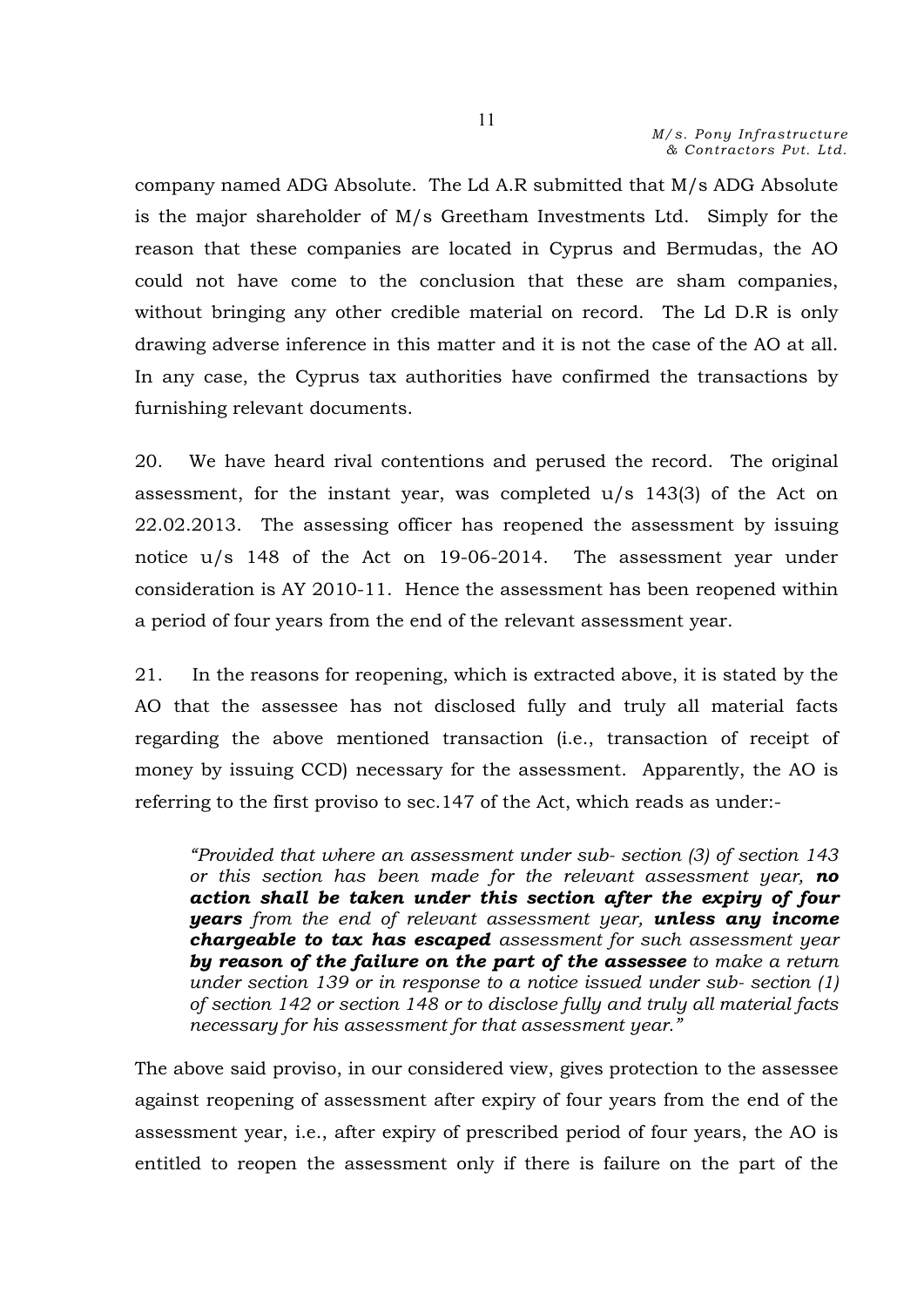assessee to comply with notices or to disclose fully and truly all material facts necessary for his assessment for that assessment year. In the instant case, the assessment has been reopened within four years from the end of the assessment year 2010-11 and hence the question of failure on the part of the assessee need not be established. On a combined reading of sub sec(1) of sec. 147 of the Act along with first proviso would show that the AO can reopen the assessment, if he has reason to believe that any income chargeable to tax has escaped assessment for any assessment year. If the reopening is done after expiry of four years from the end of the relevant assessment year, then the AO is duty bound to show that there was failure on the part of the assessee as mentioned in the first proviso to sec.147. Hence in the instant case, the AO is not required to show that there was failure on the part of the assessee as mentioned in the first proviso to sec. 147 of the Act. Hence we are unable to understand as to why the AO has stated or stressed the point that there was failure on the part of the assessee to disclose fully and truly all material facts necessary for his assessment for AY 2010-11.

22. The sub sec (1) of sec. 147 reads as under:-

*"147. Income escaping assessment:- If the Assessing Officer has reason to believe that any income chargeable to tax has escaped assessment for any assessment year, he may, subject to the provisions of sections 148 to 153, assess or reassess such income and also any other income chargeable to tax which has escaped assessment and which comes to his notice subsequently in the course of the proceedings under this section, or re-compute the loss or the depreciation allowance or any other allowance, as the case may be, for the assessment year concerned (hereafter in this section and in sections 148 to 153 referred to as the relevant assessment year)"*

A careful reading of the sec. 147 would show that the assessing officer is entitled to reopen the assessment if he has reason to believe that any income chargeable to tax has escaped assessment for any assessment year. Once the AO has reason to believe that there was escapement of income, then as per provisions of sec.148(1) of the Act, he shall serve on the assessee a notice requiring him to furnish a return of income within such period... The provisions of sec.148(2) states that the AO shall, before issuing any notice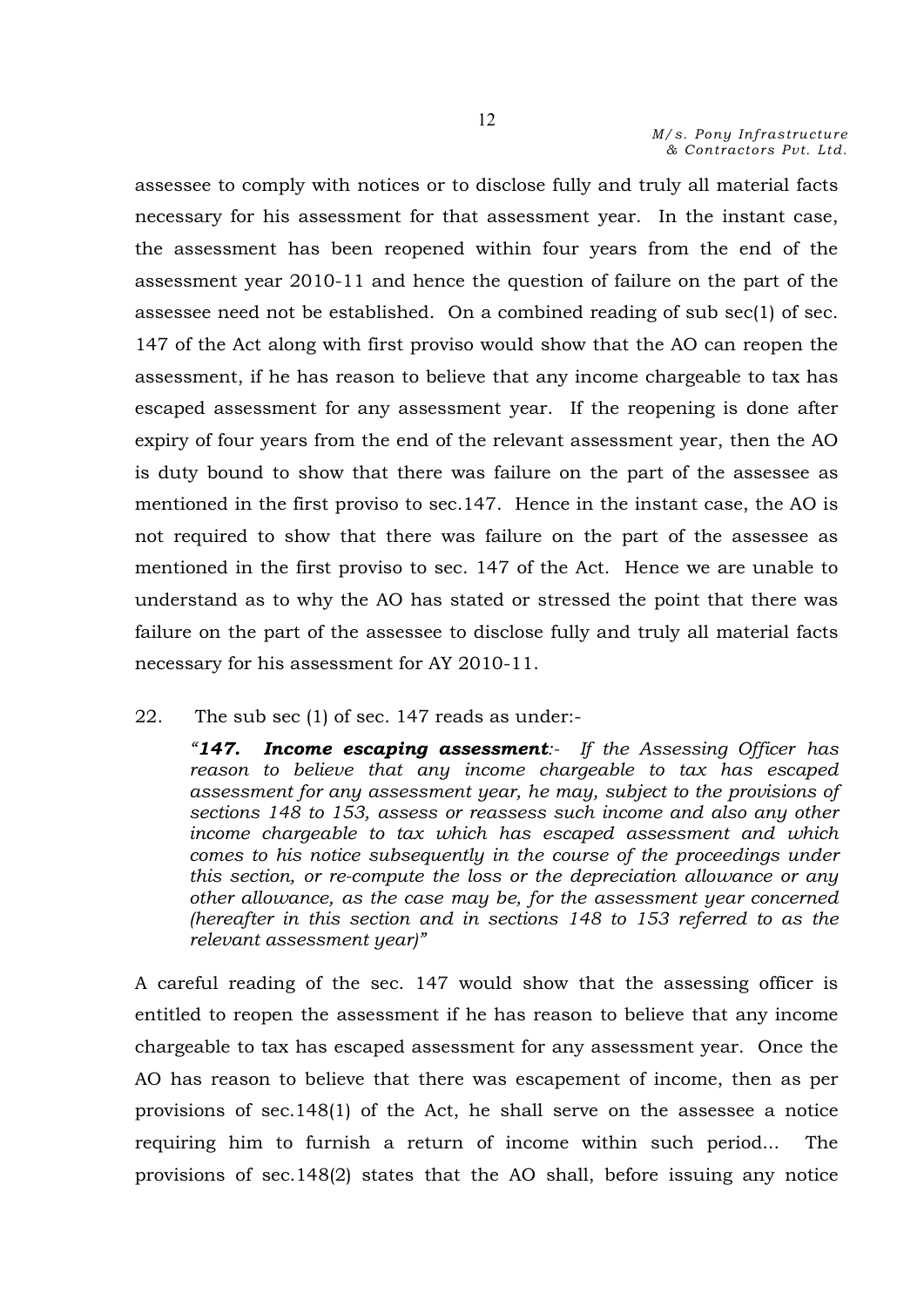under that section, record his reasons for doing so. Hence it is imperative on the part of the assessing officer to record his reasons for reopening of assessment and in the said reasons; it is required for the AO to show that there was reason to believe about escapement of income. From the reasons so recorded by the assessing officer, it is possible to examine as to whether the AO had reason to believe that there was escapement of income. Hence, whenever the assessee challenges the validity of the reopening of assessment on the ground that the AO did not have reason to believe that there was escapement of income, it is necessary to examine the reasons critically in order to address the ground so raised.

23. We shall now examine the reasons recorded by the assessing officer. In the reasons, the AO states that, during the assessment proceedings the AO obtained address of M/s Greetham Investments Ltd. The Ld A.R pointed out that the assessee has furnished the copy of agreement entered by it with M/s Greetham Investments Ltd (which is placed at page 82 of the paper book) and the said agreement mentions the address of the above said company. Hence the Ld A.R disputed the observation of the AO that he has obtained address. The contention of the AR was that there was no failure on the part of the assessee to furnish the details, while the AO appears to have observed so to prove that there was failure on the part of the assessee to furnish all material facts. In the preceding paragraph, we have already observed that "failure on the part of the assessee" is not relevant for the year under consideration and hence the observation made by the AO that he "obtained the address of M/s Greetham Investments Ltd" will not have much significance.

#### 24. Next, the AO has record as under:-

*"Hence, to verify the genuineness of the deposits of Rs.3,87,68,70,000/- received by Dynamix Balwas Infrastructure Pvt Ltd (now known as M/s Pony Infrastructure Pvt Ltd) a letter was written to Under Secretary (FT & TR-III(1), New Delhi, through the CIT-9, Mumbai vide letter date 25/07/2013."*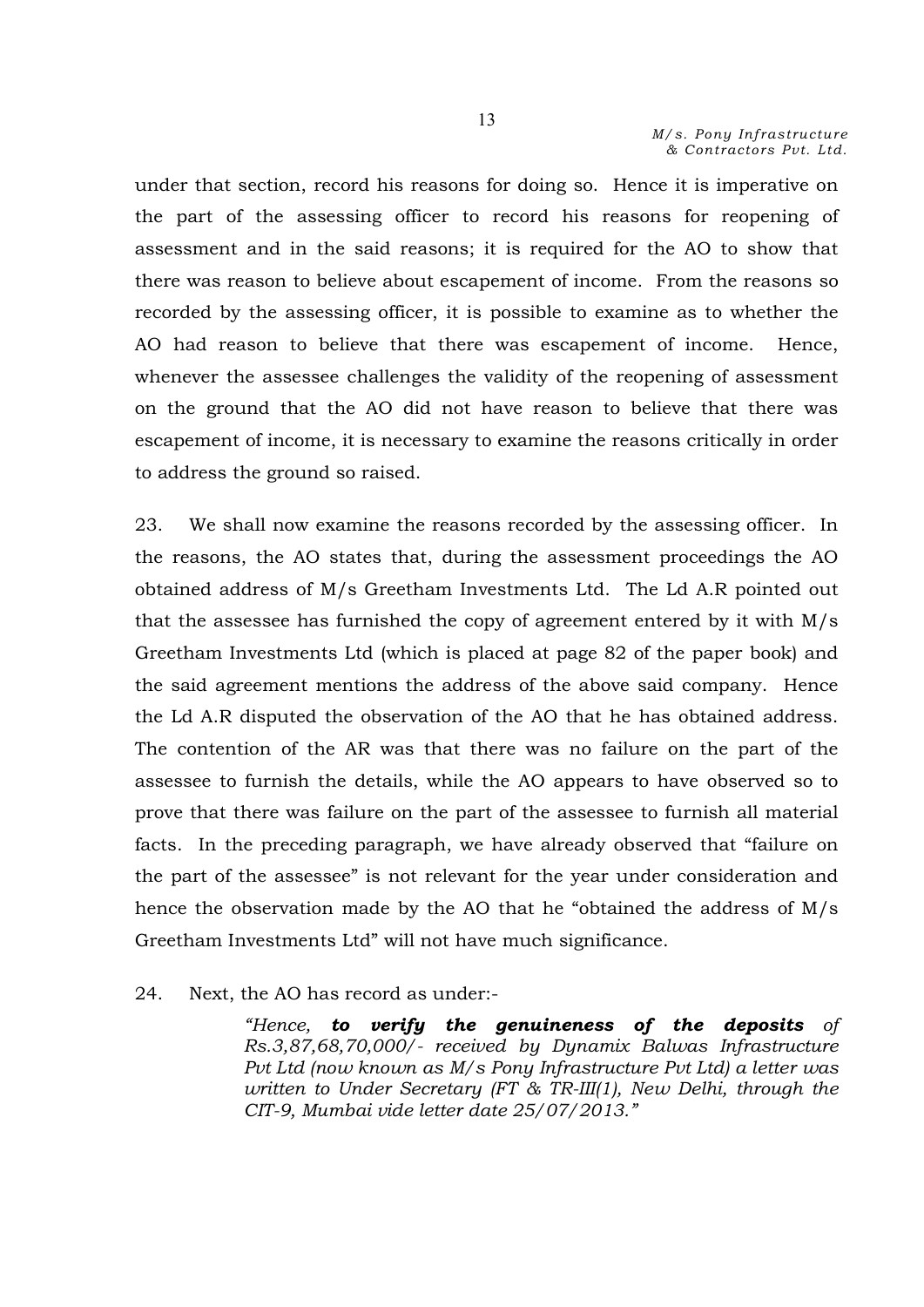The above observation of the Assessing officer would show that he has written letters to FT & TR in order to "verify the genuineness of the deposits".

25. Next, the AO has stated that the FT & TR division...., vide their letter dated 31.12.2012, has forwarded the requisite information provided by the Competent Authority of Cyprus along with relevant bank slips for the transfer of money. In the information provided by the Cyprus Tax Authorities, Company's Director has given written confirmation. The AO has reproduced the confirmation letter also in the reasons recorded by him. Thus, we notice that the AO himself records in the reasons that the director of M/s Greetham Investments Ltd has confirmed the transactions relating to investment made by it in the assessee company. In the said confirmation, the above said company has furnished break-up details of investment made by it date wise. Accordingly, up to this stage of reasons recorded by AO, nothing turns out to show that there was anything available with the AO to believe that there was escapement of income.

26. The AO further records as under in the reasons for reopening:-

*"On verification of all the above aspects, it is seen that the transaction proposed for verification have been occurred in FY 2009- 10, i.e., AY 2010-11."*

The above said observation of the AO would show that the assessing officer was not aware of the period during which the money was received by the assessee, when he reopened the assessment of AY 2009-10 initially. It appears that the AO was in possession of information that the assessee has received money on issuing CCDs and was not aware of the year in which the money was received. Hence he has written letter to FT & TR division of CBDT "in order to verify the genuineness of deposits". Hence it is a case of "information collection exercise" done by the AO. Based on the information so collected, it came to the notice of the AO that the money has been collected by the assessee in FY 2009-10 relevant to AY 2010-11.

27. The AO then writes in the reasons for reopening as under:-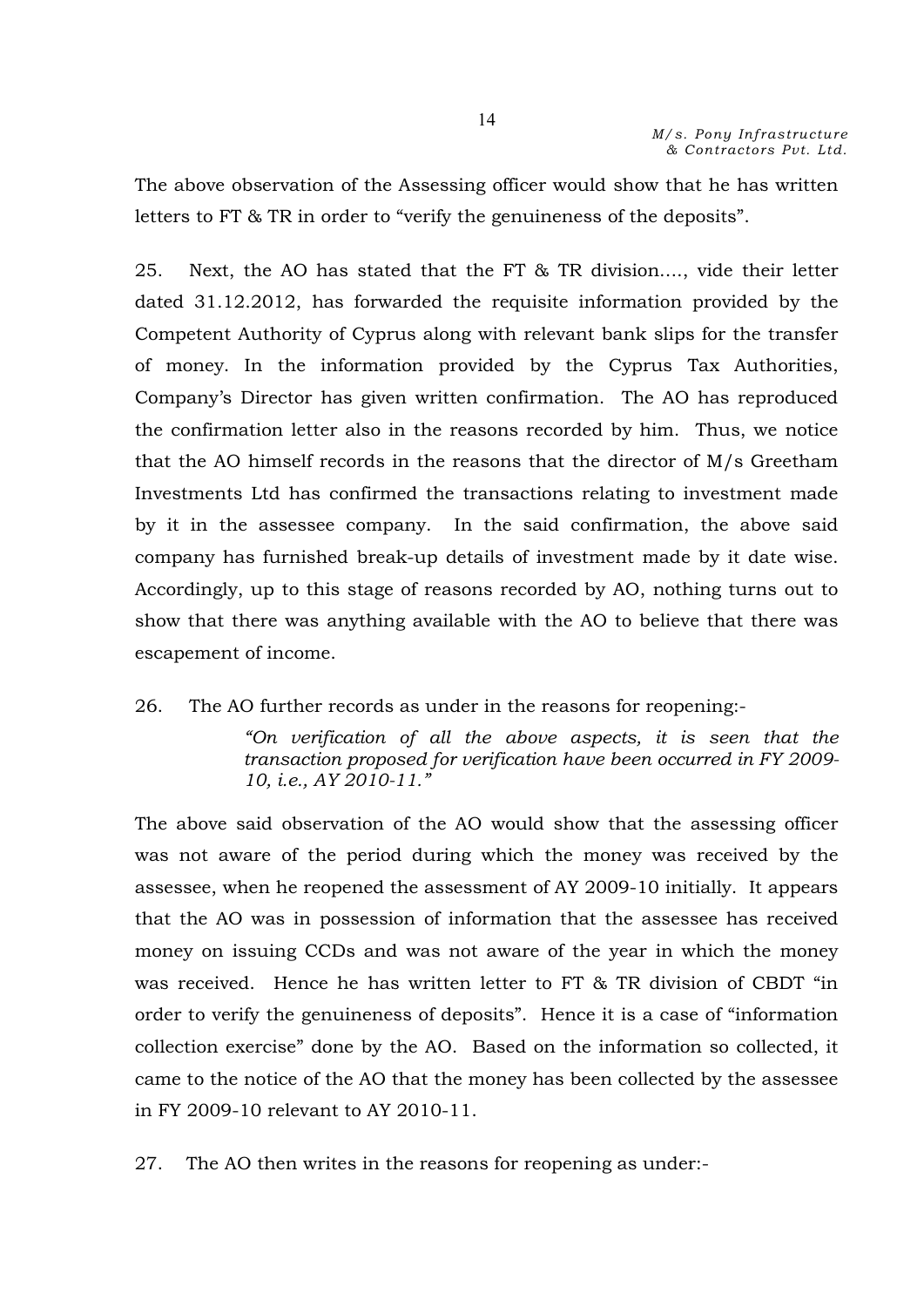*"Thus, the source of fund generation and its genuineness which is seen from information received from the letter dated 25-02-2014 shows that the assessee has not disclosed fully and truly all material facts regarding the above mentioned transaction necessary for his assessment*."

In this part, the AO is only observing that the assessee has not disclosed fully and truly all material facts relating to the impugned transaction because the details of source of fund generation and its genuineness came to his notice only from the information received from FT & TR Division, vide their letter dated 25-02-2014. The Ld A.R submitted that the letter dated 25-02-2014 has not been brought on record. From the submissions made by Ld D.R, we notice that the AO has received the copies of bank account of M/s Greetham Investments Ltd, only along with the letter dated 25-02-2014. We have seen earlier that the above said company has furnished details of money invested by it in the assessee company and also confirmed the transaction, which were forwarded to the assessing officer, vide letter dated 31.12.2012 issued by FT & TR division. The said information also contained dates of making payments to the assessee.

28. Thus, what we notice is that the assessing officer has independently collected details relating to investments made by M/s Greetham Investments Ltd in the assessee company. In fact, the information so collected by the AO independently proves the genuineness of loan taken by the assessee by way of CCDs. In the above paragraph, the AO has alleged that the assessee has not disclosed fully and truly all material facts regarding the above transaction. On the contrary, we notice that the assessee has disclosed the relevant details to the AO during the course of original assessment proceedings. At the cost of repetition, we extract below the discussion made by us in the earlier paragraphs with regard to the documents furnished by the assessee before the AO during the course of original assessment proceedings relating to the money collected by issuing CCDs:-

(a) APB-43:- Tax Audit report, wherein the details of CCDs issued and the name of subscriber M/s Greetham Investments Ltd are disclosed.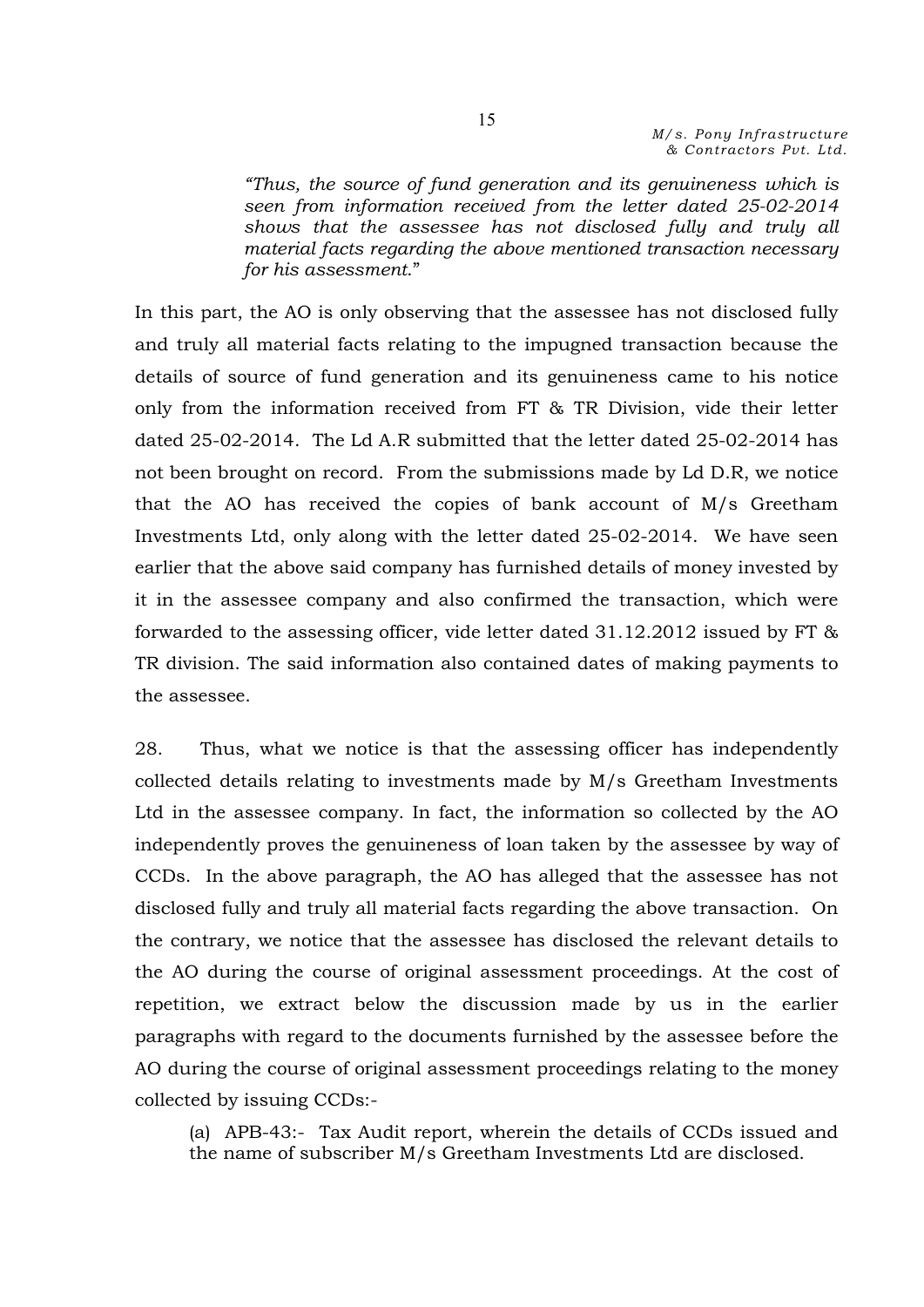(b) APB-57:- Copies of Annual report, wherein due disclosure has been made about the CCDs issued by the assessee. This note also contains the name of subscriber, M/s Greetham Investments Ltd.

(c) APB-82:- Copy of agreement dated 08-02-2010 entered between the assessee and M/s Greetham Investments Ltd. He submitted that this agreement clearly shows the address of M/s Greetham Investments Ltd.

(d) APB 65:- Query raised by the AO during the course of original assessment proceedings asking for details of secured and unsecured loans raised by the assessee.

(e) APB – 95:- The discussions made by the AO in the original assessment order about the CCDs issued by the assessee to M/s Greetham Investments Ltd.

The above documents would show that the assessee has furnished all the details available with it to the assessing officer during the course of assessment proceedings. The documents collected by the AO independently through FT & TR division also show that M/s Greetham Investments Ltd has also confirmed the transactions and also furnished copies of bank statements, which also prove the creditworthiness of the above said party. By collecting these external documents, the AO has taken the view that there is failure on the part of the assessee to disclose fully and truly all material facts. There should not be any dispute that the documents in the form of confirmation letter, bank slips, bank statements are the documents belonging to M/s Greetham Investments Ltd and the assessee could not have control over it. Hence we are unable to understand as to how the assessee could be charged that there was failure on the part of the assessee to disclose material facts fully and truly in respect of documents belonging to the other party, on which the assessee does not have any control.

29. In the reasons recorded by the AO, as stated earlier, following paragraph was not communicated to the assessee:-

*"5. In view of the above facts, I have reason to believe that income of Rs.3,87,00,00,000/- chargeable to tax has escaped assessment by reason of failure on the part of the assessee to disclose fully and truly all material facts with the meaning of section 147 of the IT Act, 1961."*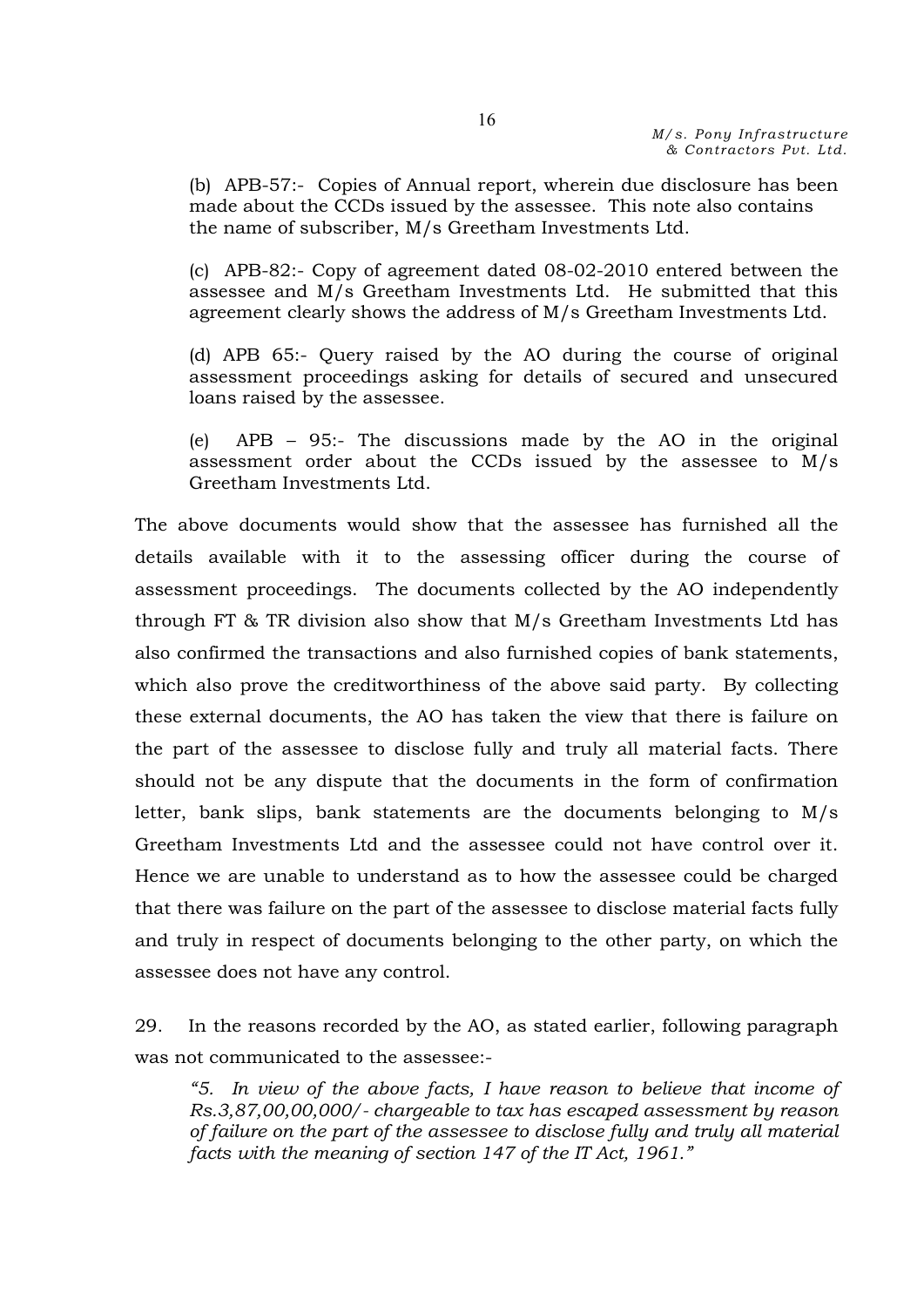We have earlier noticed that the AO has carried out only "information collection" exercise. Further the information so collected by the AO independently, in fact, vindicates the transactions entered by the assessee with regard to the CCDs issued by it. Since the documents collected by the AO are third party documents on which the assessee does not have any control, we have also observed that the assessee cannot be charged for the failure to disclose all material facts fully and truly. In the information so collected, M/s Greetham Investments Ltd has confirmed the money invested by it in the assessee company. The bank statements of M/s Greetham Investments Ltd also show the movement of funds from the above said company to the assessee. All these facts show that the assessee has received money from M/s Greetham Investments Ltd on issuing the CCDs. However, from these facts, the AO has concluded that he has reason to believe that income of Rs.387 crores chargeable to tax has escaped assessment. We are unable to understand as to how the AO could have come to such a conclusion, when the details of loan taken by it in the form CCDs were confirmed by the other party during the course of independent enquiry conducted by the AO.

30. The only provision under which the AO could have assessed the above amount as income of the assessee is the provisions of sec.68 of the Act. In the original assessment proceedings, the AO has seen that the assessee has received money by issuing CCDs. The assessee has also furnished the details of CCDs through various documents. The assessee has also provided for interest payable on CCDs and claimed the same as deduction. The AO has disallowed the interest claim by discussing about the CCDs and the business activities of the assessee. Thus, we notice that the assessing officer has examined the details of money received by issuing CCDs from M/s Greetham Investments Ltd during the course of original assessment proceedings. The information and details independently collected by the AO, in fact, proves the genuineness of the funds received by the assessee by issuing CCDs. Accordingly we are of the view that a properly instructed officer could not have come to the conclusion that there was escapement of income in respect of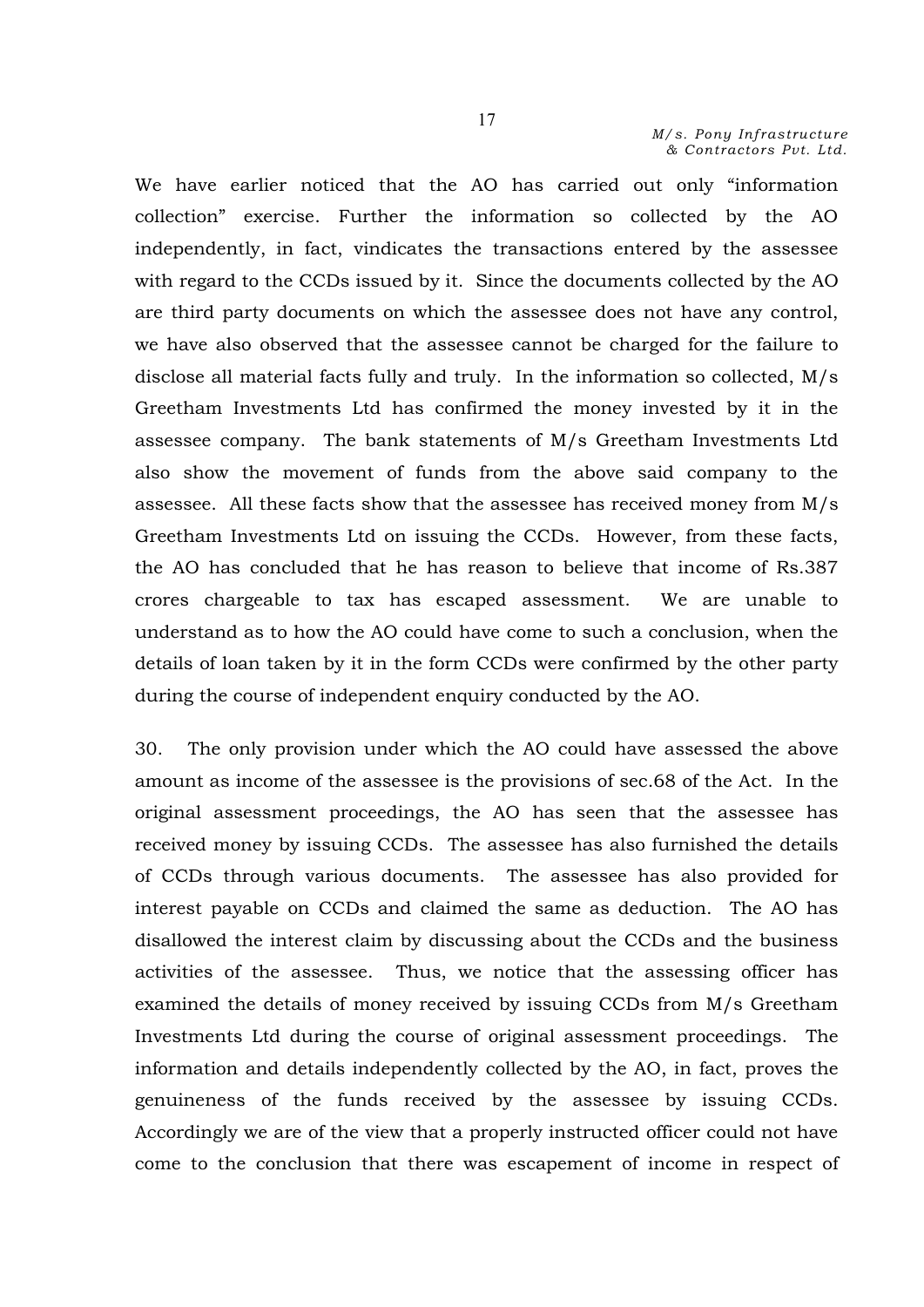funds received by issuing CCDs. Hence we are of the view that there is no live link between the information received by the assessee and the belief entertained by the assessee that there was escapement of income.

31. The Ld D.R, by placing reliance on the decision rendered by Hon'ble Supreme Court in the case of Phool Chand Bajrang Lal (supra), contended that the transaction, if found to be bogus on the basis of subsequent information, then reopening is valid. In the case before Hon'ble Supreme Court, the lender has confessed before his AO that he was only a name-lender and had not advanced any loan to any party during the relevant assessment years. Whereas in the instant case, the investor viz., M/s Greetham Investments Ltd, has confirmed the loan transactions. Hence the revenue could not take support of the above said decision. The decision rendered by Hon'ble Supreme Court in the case of Rajesh Jhaveri stock brokers (P) Ltd (supra) only explains the provisions of Law on reopening in paragraph 16 and 17 of its order. In the instant case, the information/details obtained by the AO only vindicate the transactions and hence it cannot be said that those information/details provide cause or justification in reopening of the assessment of the assessee for the year under consideration.

32. In the case of Kelvinator India Ltd (2010)(320 ITR 561)(SC), the Hon'ble Supreme Court has held that the Assessing officer has power to reopen the assessment provided there is "tangible material" to come to the conclusion that there is escapement of income. Further it was held that the reasons must have a live link with the formation of belief, which in our view is absent in the present case. From the discussions made supra, we agree with the submission of Ld A.R that the assessing officer could not have come to the conclusion that there was escapement of income. We notice that the AO has only suspected the genuineness of transactions and could not have had reason to believe that there was escapement of income.

33. The Ld A.R also contended that the assessing officer has re-opened the assessment merely on change of opinion on the facts already considered by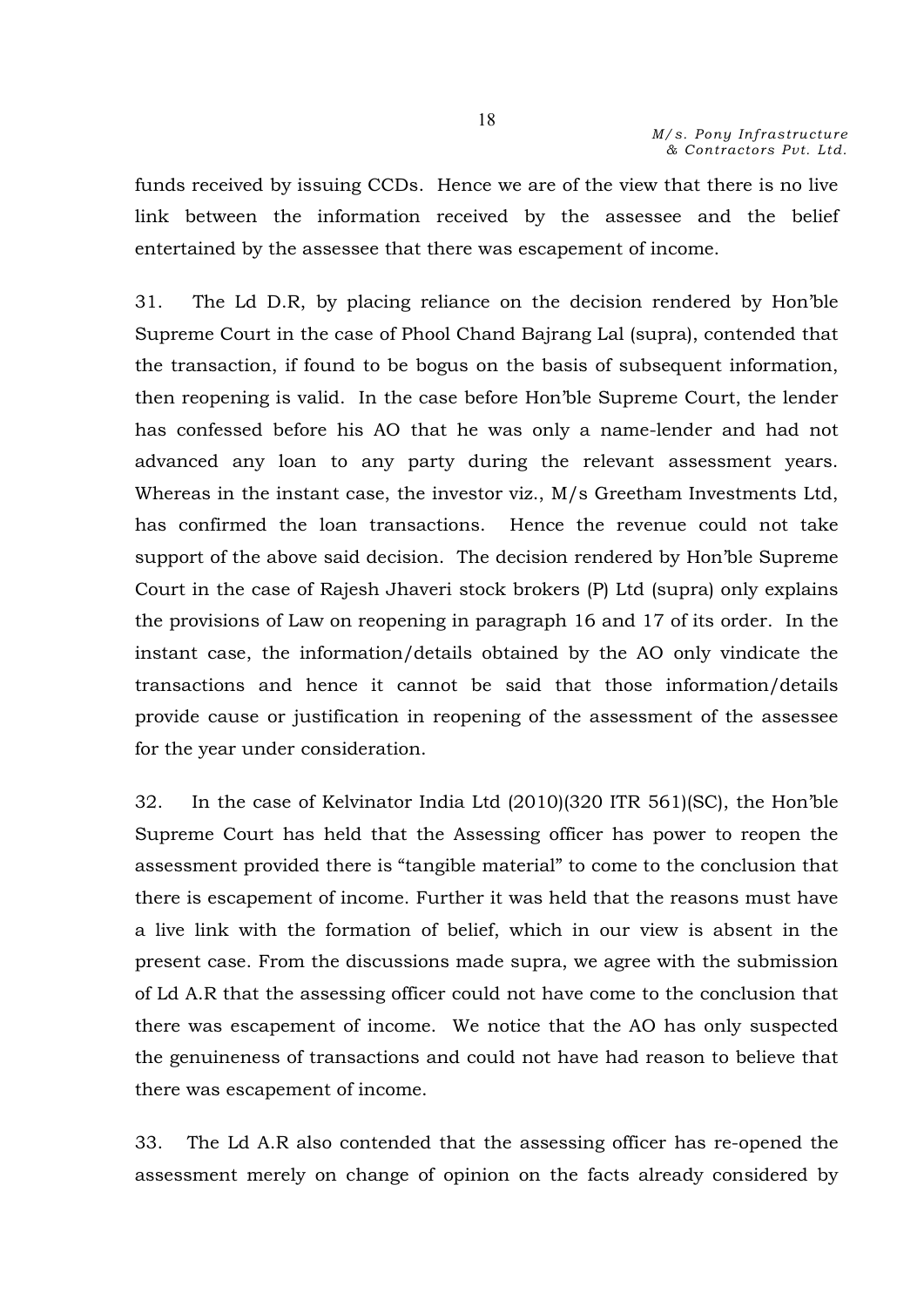him. He contended that the reopening done on change of opinion is liable to be quashed. In this regard, the Ld A.R placed his reliance on the decision rendered by Hon'ble Bombay High Court in the case of Jet Speed Audio (P) Ltd (2015)(372 ITR 762). In the above said case, the Hon'ble High Court noticed that the assessing officer had raised a query during the course of original assessment proceedings and the same was responded by the assessee. The AO sought to reopen the assessment on the very same issue. It was noticed that the AO did not refer to any tangible material in the reasons recorded for issuing reopening notice u/s 148 of the Act. Accordingly the Hon'ble jurisdictional High Court held that there is no fault in the findings given by the Tribunal that there is no tangible material mentioned in the reasons recorded by the revenue which would warrant a different opinion being taken than which was taken when the original order of assessment was passed. It was further held that a reopening notice can be sustained only on the basis of grounds mentioned in the reasons recorded. It was further held that it is not open to the Revenue to add and/or supplement later the reasons recorded at the time of issuing reopening notice. The Ld A.R also relied upon the following cases in support of these contentions:-

# (A) ON AVAILABILITY OF TANGIBLE MATERIAL:-

- (a) Rushab Enterprises vs. ACIT (2015)(60 taxmann.com 134)(Bom)
- (b) ACIT vs. Rolta India Ltd (2011)(132 ITD 98)(Mum-Trib)
- (c) ITO vs. Deepa Restaurent & Bar P Ltd (62 SOT 268)(Mum-Trib)
- (d) Abu-Dhabi commercial bank Ltd vs. DCIT (145 ITD 354)(Mum-Trib)
- (e) Swarn Singh Sokhey vs. ITO (18 SOT 122)(Mum-Trib)
- (f) R.P. Survarna vs. ITO (68 taxmann.com 14)(Mum-Trib)

### (B) ON CHANGE OF OPINION:-

- (g) Direct Information (P) Ltd vs. ITO (349 ITR 150)(Bom)
- (h) Plus paper Foods Pac Ltd vs. ITO (374 ITR 485)(Bom)
- (i) OHM Stock Brokers (P) Ltd vs. CIT (351 ITR 443)(Bom)
- (j) CIT vs. Central Warehousing Corporation Ltd (382 ITR 172)(Delhi)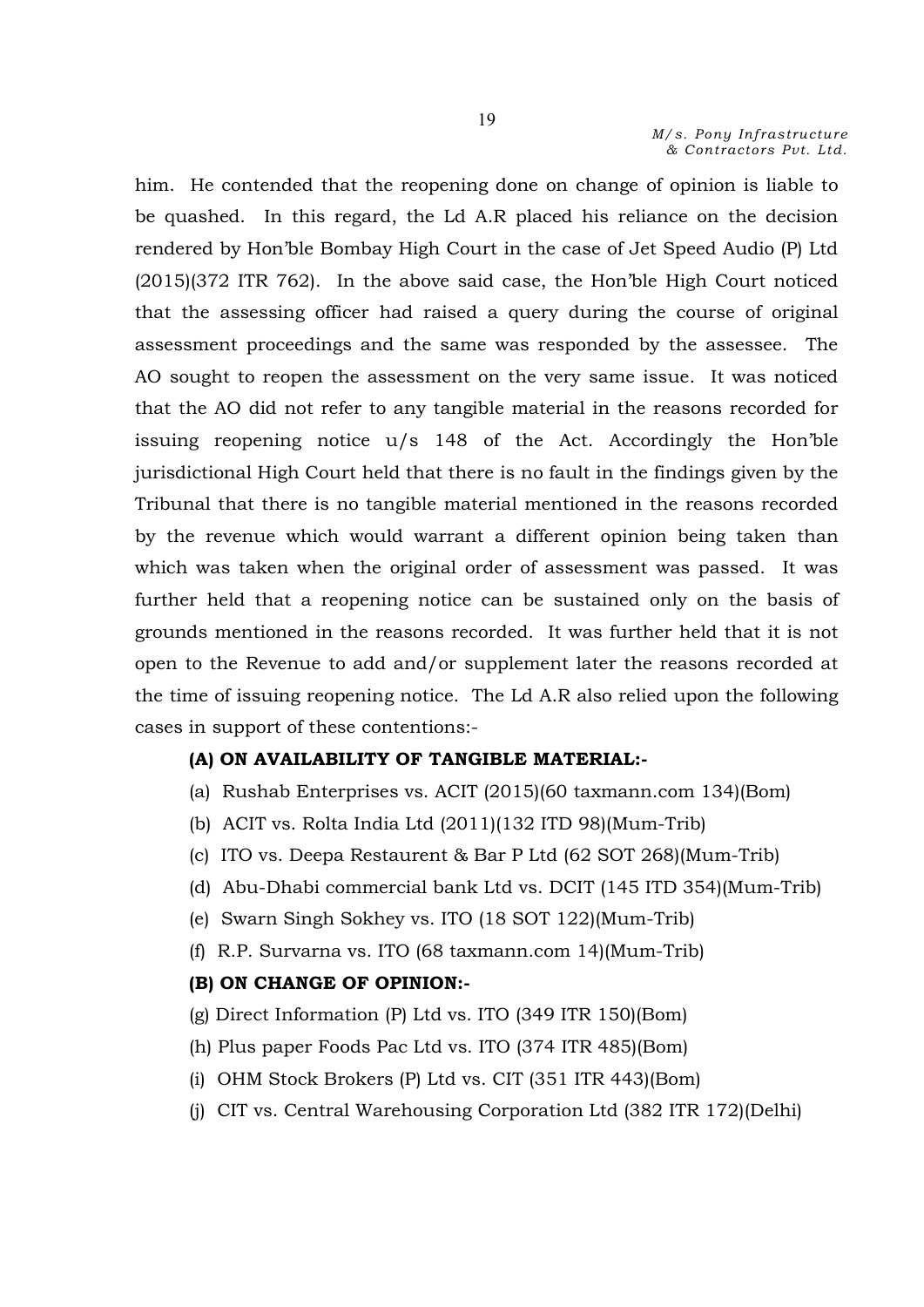34. In the instant case, we have earlier noticed that the assessee has furnished the details relating to the CCDs issued by it in various documents furnished to the AO during the course of original assessment proceedings. While disallowing interest expenditure relating to CCDs, the AO has also taken note of the receipt of funds by the assessee through issuing of CCDs. In the original assessment proceedings, the AO appears to have accepted the genuineness of the loan received by the assessee in the form CCDs from M/s Greetham Investments Ltd. The independent enquiries made by the AO through FT & TR division, as noticed earlier, did not bring any fresh material to take a different view than that was taken by the AO during the course of original assessment proceedings. On the contrary, those information only supported the case of the assessee. Hence there was no tangible material in the present case also supporting the view taken by the AO for reopening of assessment. Hence we agree with the contention of the assessee that the AO has reopened the impugned assessment merely on change of opinion.

35. We have earlier observed that the assessing officer has undertaken "information collection exercise" through FT & TR division of CBDT in respect of funds collected by the assessee by issuing CCDs. In the reasons recorded by the AO also, it is stated that "in order to verify genuineness of transactions" the information were sought. The Ld A.R submitted that information collection exercise cannot be a substitute for the reasons for reopening, which would lead the AO believe that income chargeable to tax has escaped assessment. In support of this proposition, the Ld A.R placed his reliance on the decision rendered by Hon'ble Bombay High Court in the case of Nivi Trading Ltd vs. Union of India (2015)(375 ITR 308)(Bom), wherein it was held as under:-

*"24) Thus, if more details are sought or some verification is proposed that cannot be a substitute for the reasons and which led the Assessing Officer to believe that an income chargeable to tax has escaped assessment.*

*25) We are not in agreement with Mr. Gupta because the clear language of section 147 of the IT Act reveals that if the Assessing Officer has reason to believe that any income has escaped assessment, then, he can resort to such power. While it is true, as Mr. Gupta argued, that sub-section (1)*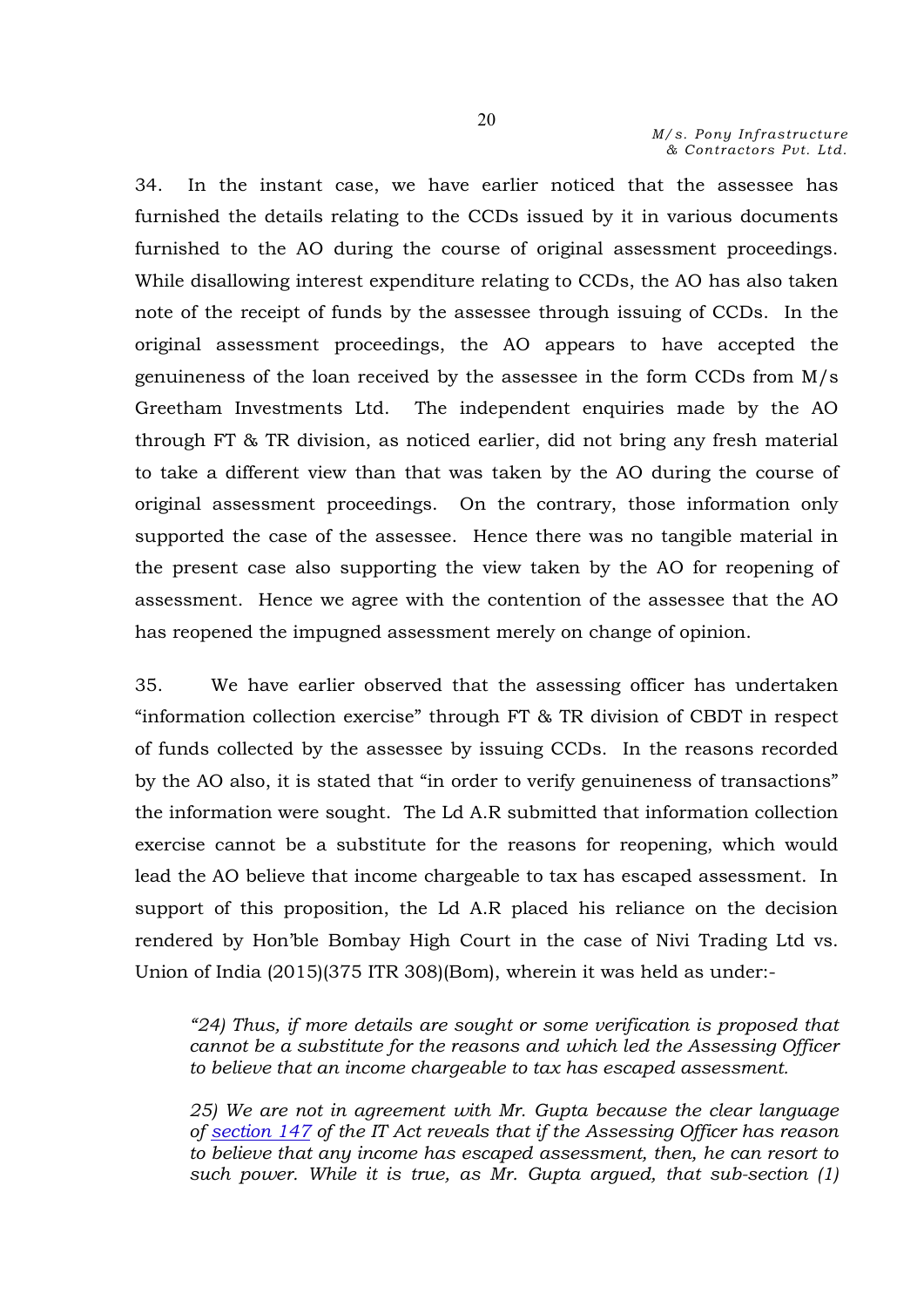*of section 148 of the IT Act enables issuance of notice before the assessment, reassessment or re-computation under section 147 of the IT Act, but that is dealing with the service of the notice. The principal condition for issuance of notice is to be found in section 147 of the IT Act and that is on the reason to belief that any income chargeable to tax has escaped assessment for any assessment year, then, the Assessing Officer may, subject to the provisions of sections 148 to 153, assess or reassess such income and also any other income chargeable to tax which has escaped assessment and which comes to his notice subsequently in the course of the proceedings under this section, or recompute the loss or the depreciation allowance or any other allowance, as the case may be. In the present case, the Respondents do not state that any income chargeable to tax has escaped assessment. All that the Revenue desires is verification of certain details and pertaining to the gift. That is not founded on the belief that any income which is chargeable to tax has escaped assessment and hence, such verification is necessary. That belief is not recorded and*  which alone would enable the Assessing Officer to proceed. Thus, the *reasons must be founded on the satisfaction of the Assessing Officer that income chargeable to tax has escaped assessment. Once that is not to be found, then, we are not in a position to sustain the impugned notice. Having reproduced the same and contents thereof being clear, it is not possible to agree with Mr. Gupta that this Court should not interfere at the threshold. We find additionally that in the affidavit in reply the Revenue has stated that the concept of gift prevails between two individual persons out of love and affection, which does not prevail in the case of companies. In the case of companies, the financial transaction exists to earn profit and the transaction of the so called gift made by the Assessee is only for the purpose of avoiding capital gains tax.*

*26) This is a stand taken in the affidavit in reply but what we find is that the gift without any consideration and as noted in the reasons recorded and supplied has not been termed as one which attracts any tax or which is chargeable to tax and therefore there is any income which has escaped assessment. In other words, the amount of Rs.1,21,33,429/- shown as gift has not been termed as an income and which is chargeable to tax and which has escaped assessment. All that is required from the Assessee is a verification and in terms of section 47(iii) of the IT Act and for enabling it, the Assessee was called upon to appear before the Assessing Officer. Thus, it is for verification of the value of these shares and whether the computation is on the market rate on the date of such transfer. This, to our mind, would not in any manner enable the Revenue/Respondents to resort to section 147 of the IT Act. In the view that we have taken above, it is not necessary to refer to other Judgments relied upon by Mr. Pardiwalla and which also reiterate the settled principle that the reasons ought to be recorded on the date of the issuance of the notice and which must disclose the requisite satisfaction. The reasons as recorded cannot then be substituted or supplemented by filing an affidavit in the Court. Thus,*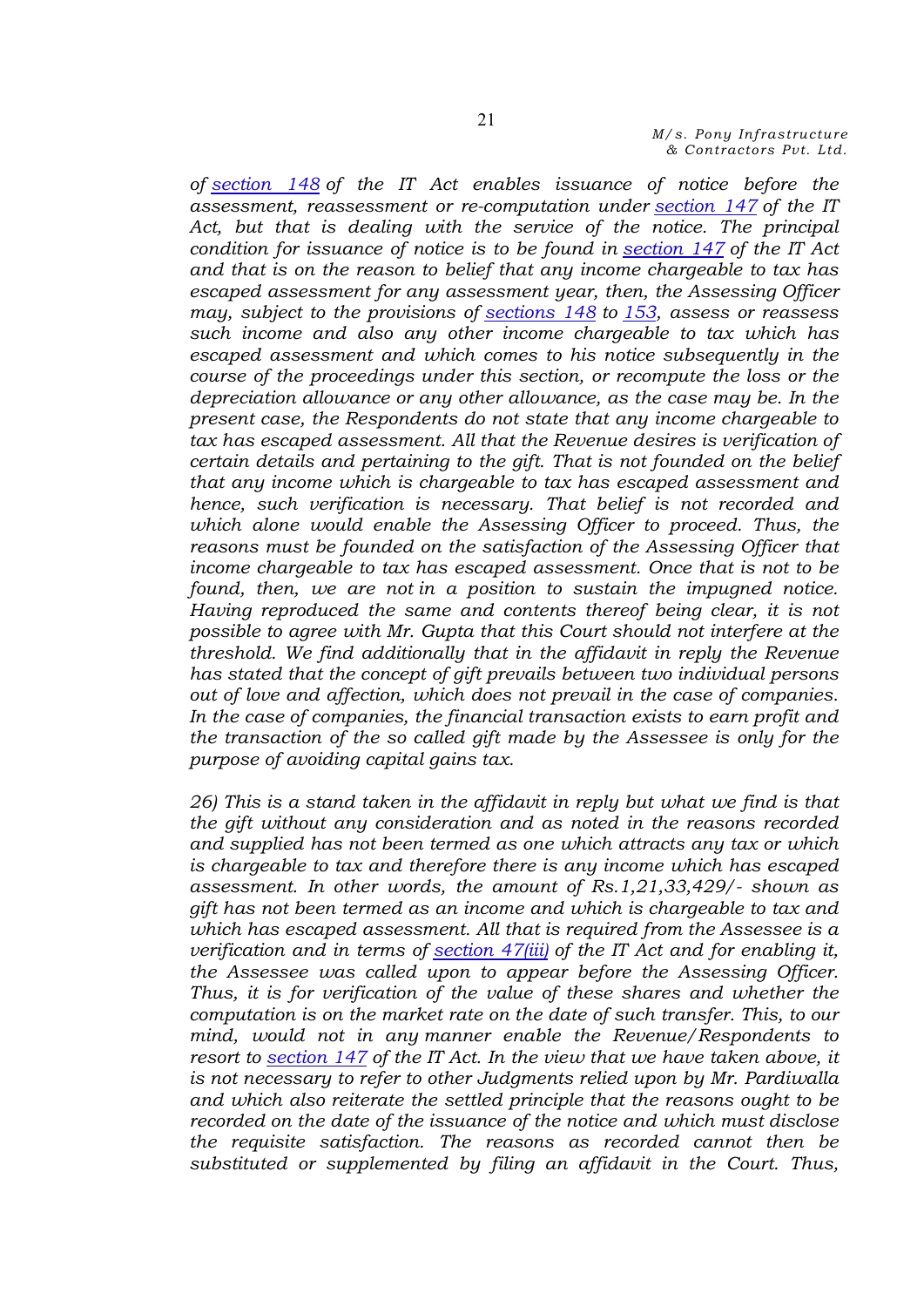*additional reasons cannot be supplied and on affidavit. We are of the view that it is not necessary to refer to this principle any further in the facts and circumstances of the present case."*

36. In the case of Krupesh Ghanshyambhai Thakkar vs. DCIT (2017)(77 taxmann.com 293), the Hon'ble Gujarat High Court held that

*"under guise of reopening of the assessment, the Assessing Officer wants to have a roving inquiry. Even as per the Assessing officer in the reasons recorded has specifically mentioned that for the purpose of verification/deep verification of the claim, it is necessary to reopen the assessment. Under the circumstances, it cannot be said that the Assessing Officer had any tangible material to form an opinion that the income chargeable to tax has escaped assessment. Under the circumstances, the impugned action of reopening of the assessment in exercise of power under section 148 for the reasons recorded hereinabove cannot be sustained."* 

Identical view was expressed by Hon'ble Delhi High Court in the case of CIT vs. Batra Bhatta Company (321 ITR 256). In the instant case also, we have noticed that the assessee has furnished the details of funds collected by it by issuing CCDs to the AO in the original assessment proceedings. The AO also applied his mind on it and accordingly disallowed interest expenditure claimed on the CCDs. Through the information collection exercise and consequent reopening of assessment, the AO has only sought to make roving enquiries. The Ld CIT(A) has also expressed the view that the AO did not examine the identity, credit worthiness and genuineness of the investor in respect of amount received by the assessee by issuing CCDs. Accordingly the Ld CIT(A) has upheld the reopening of assessment. We have also observed earlier that the information so collected by the assessing officer, in fact, supports the genuineness of the transaction and also proves that the investor had enough funds for making investment in the assessee company. There was no doubt about the identity of the investor, as the Government of Cyprus has passed on necessary information about the investor. Accordingly we have observed that the information so collected would not lead a properly instructed officer to come to the conclusion that there was escapement of income.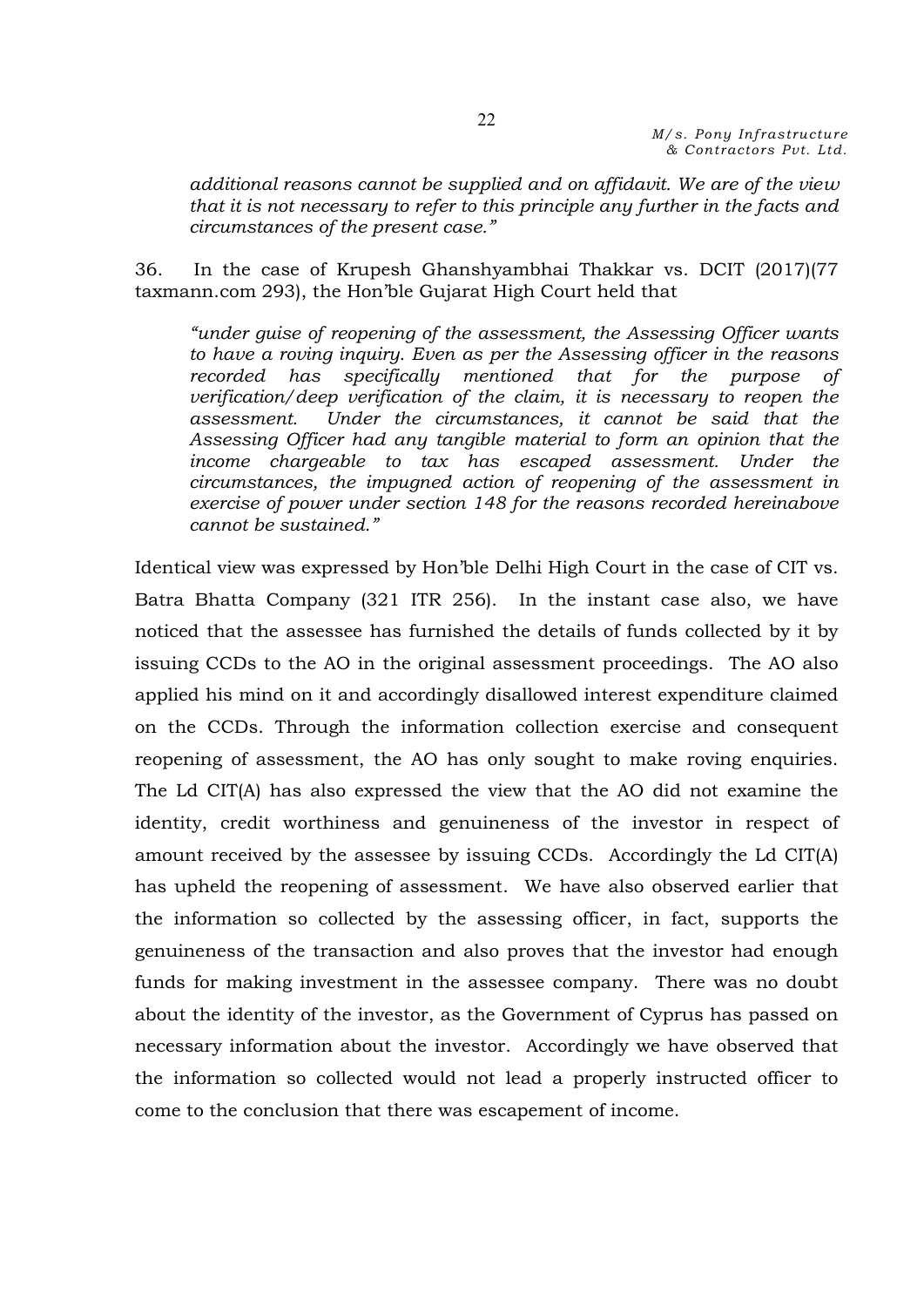37. The Ld A.R has also contended that the assessing officer has improved the reasons for reopening. In this regard, we agree with the facts narrated by the Ld D.R. We notice that the reasons for reopening was recorded by the Deputy Commissioner of Income tax named Shri Harkamal Sohi Sandhu in June, 2014. However the reasons were supplied to the assessee by the Income tax officer in August, 2015. The copy of reasons given to the assessee did not contain paragraph 5, referred earlier. In these facts, the truncated reasons supplied to the assessee may be due to inadvertent mistake. Hence there cannot be a case of improvement of reasons, as contended by the assessee.

38. In view of the foregoing discussions, we are of the view that there was no material or information available with the assessing officer that would have led him to believe that income chargeable to tax has escaped the assessment for the year under consideration. The assessing officer has collected information in order to verify the genuineness of funds received by the assessee by issuing CCDs and hence it was only "information collection exercise" carried out in order to verify certain transactions. The information so received from Cyprus authorities, in fact, proves the genuineness of the receipts and would not lead to believe that there was escapement of income. Accordingly we have observed that there is no live link between the materials available with the AO and the belief entertained by him. Since the assessee has furnished all the available details relating to CCDs to the AO during the course of original assessment proceedings and the AO has also applied his mind on it while disallowing interest expenditure, the present view taken by the AO to reopen the assessment could fall under the category of change of opinion. We have noticed earlier that the information collected by the AO is the personal information of the investor (being a third party) and hence the assessee could not have laid its hands on them. In that case, the assessee could not be charged that there was failure on its part to disclose fully and truly all material facts, even though the above said charge shall not apply to the reopening done within four years. The submission of Ld D.R was that the investor company is Cyprus based company and it has borrowed funds from a Bermudas based